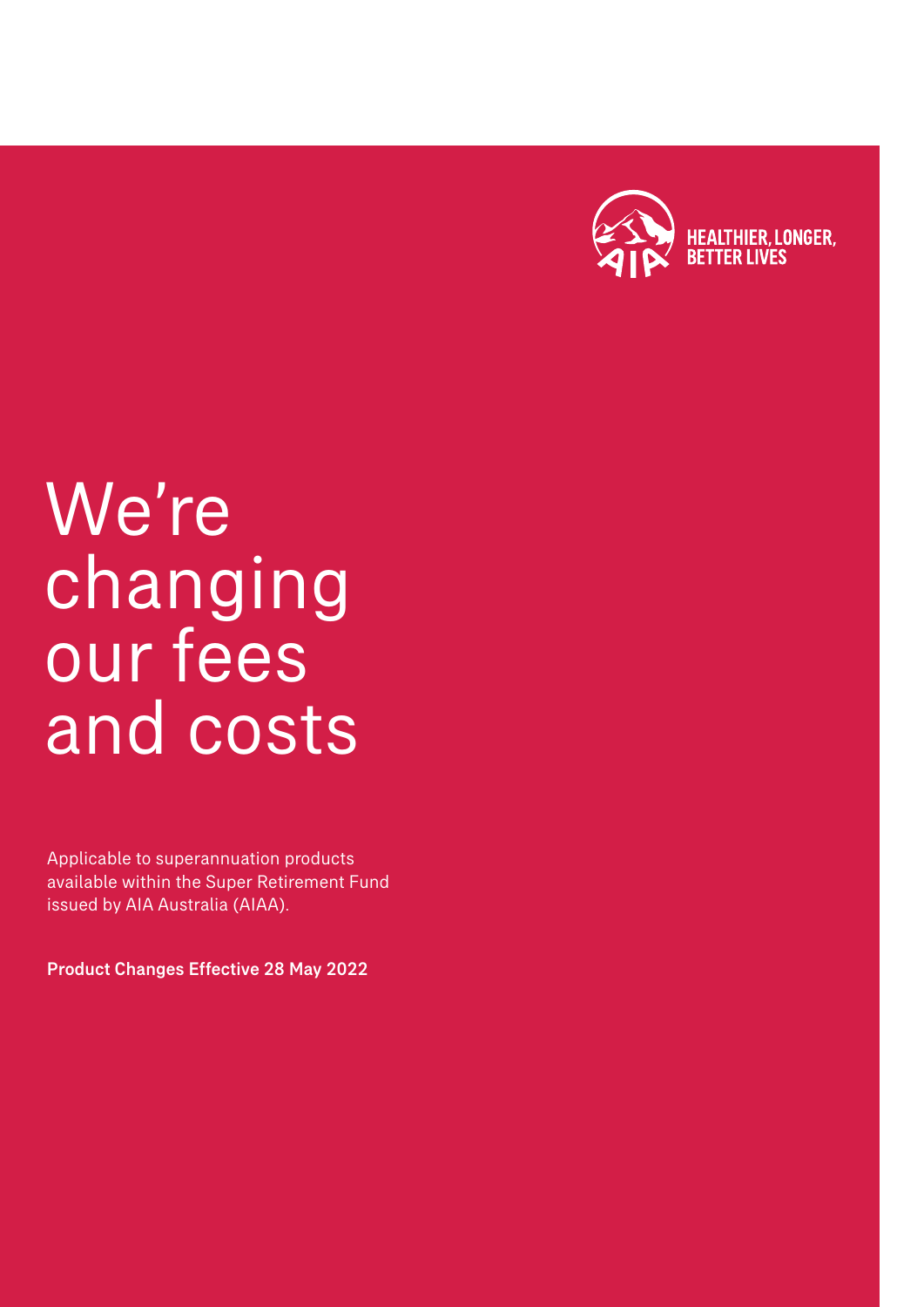### About this booklet

This booklet forms part of the Significant Event Notice issued in April 2022 and provides information about important changes to your product and investment menu that will occur on or about 28 May 2022. It is important that you retain this booklet for your records.

### Things you should know:

Issued by AIA Australia Limited ABN 79 004 837 861 AFSL 230043 (AIA Australia) on behalf of Equity Trustees Superannuation Limited ABN 50 055 641 757 AFSL 229757, RSE L0001458, the trustee of the Super Retirement Fund ABN 40 328 908 469.

The Trustee is only responsible for products issued by it. This general advice has been prepared without taking into account your particular financial needs, circumstances or objectives. You should consider the appropriateness of this information in light of your circumstances and the relevant product disclosure before making a decision to continue to hold a product. This advice is based on our understanding of current law, as at April 2022 and is based on its continuance unless stated otherwise. While every effort has been made to ensure the accuracy of the information, it is not guaranteed. You should obtain professional financial planning and tax advice before acting on the information contained in this document.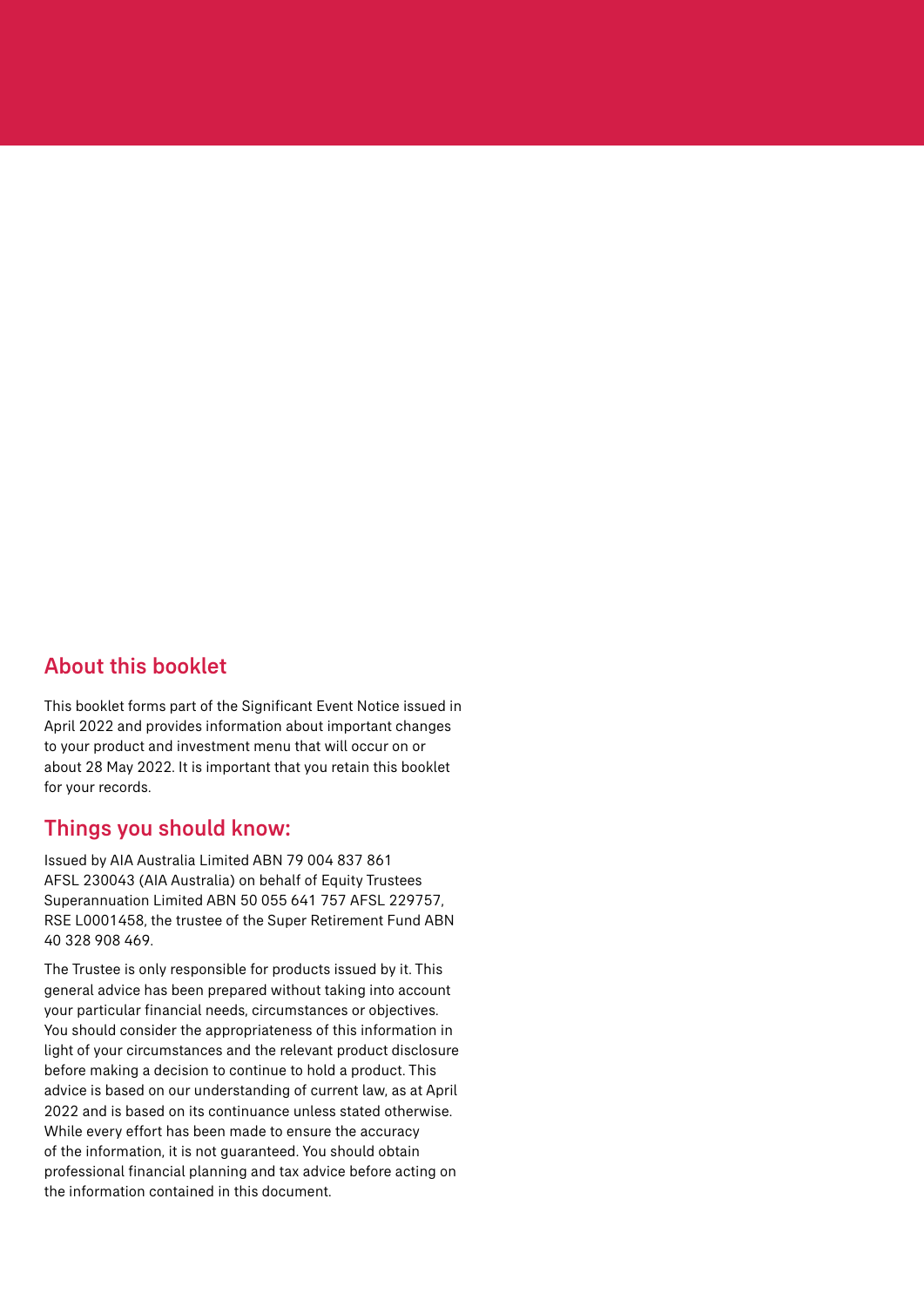## **Table of Contents**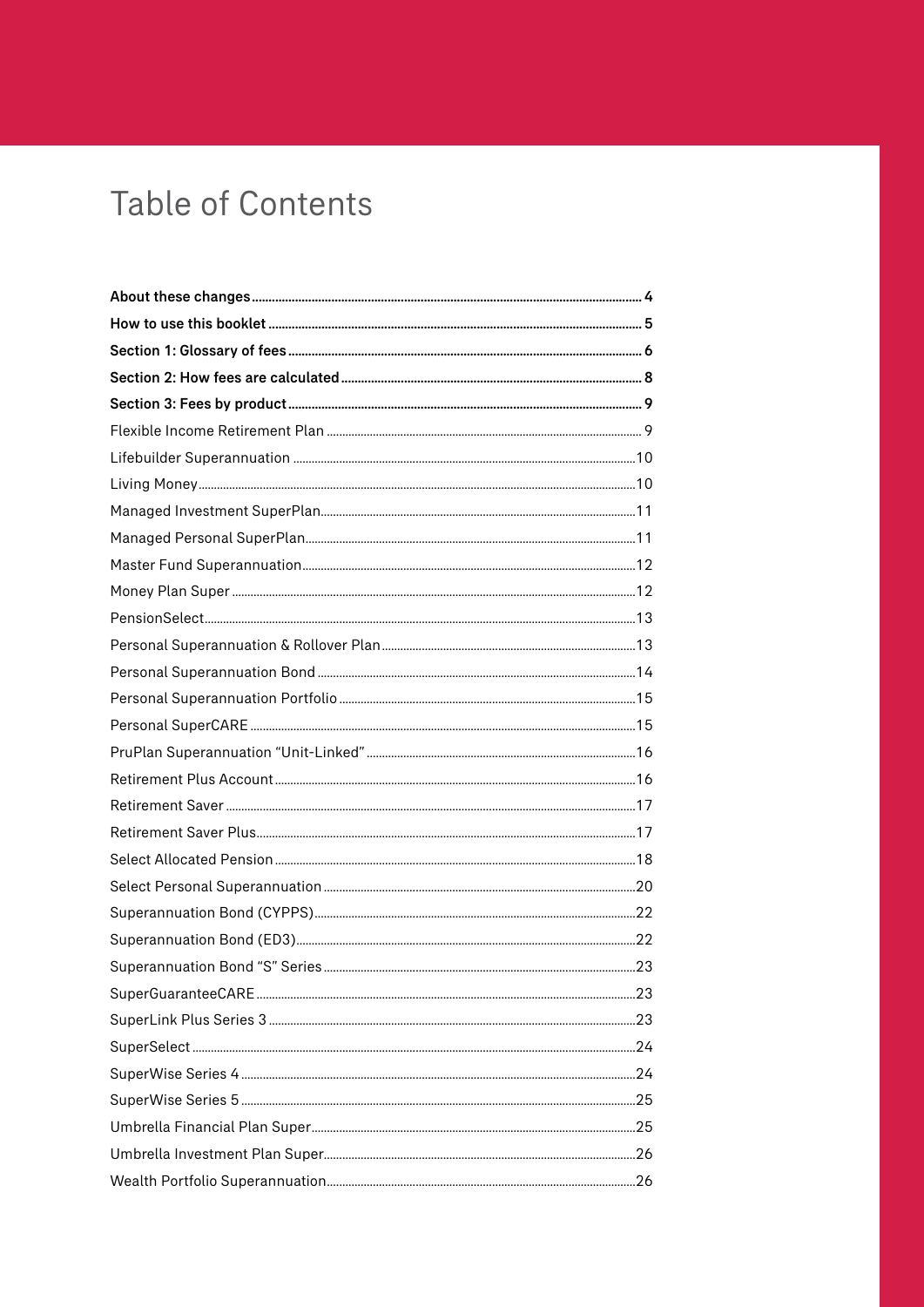## About these changes

### Introduction

As a result of a recent comprehensive review of our fees and costs, we've decided to make some changes that include improving the transparency of our administration and investment fees and where possible reducing the overall fees and costs of your product. These changes are expected to help enhance your retirement outcomes.

For most of our members, this has meant a reduction in total fees and costs, however, there are some instances where members' overall fees have increased. If your fees have increased, we have notified you with those details in the Significant Event Notice (SEN) issued to you in April 2022.

If you currently pay an administration fee amount that is different to what is shown in this booklet, we will charge the lesser of your current fee and the new fee.

The information in this Notice is of a general nature and does not take into account your individual objectives, financial situation or needs. You should obtain financial advice tailored to your personal circumstances before acting on this information or making any further changes.

### What you need to do

You don't need to do anything. Changes will automatically be applied to your product and investment options. It's still important that you read this Notice and speak to your financial adviser if you have any concerns. This Notice should be read in conjunction with the accompanying letter we sent to you in April 2022 titled Significant Event Notice. If you have any questions in relation to this Notice, please email **[au.service@aia.com](mailto:au.service%40aia.com?subject=)** or phone us on the number listed in the table below.

### Products impacted by fee changes

The following products will be impacted by changes to administration and investment fees and costs. Your new Dollar based administration fee - if applicable - will apply at the next fee run after 28 May 2022.

New rates on Capital Guaranteed (Non-Participating) options will apply from 1 June 2022.

Please note that where an investment option for a product is not shown then there is no change for that investment option. A full list of investment options available to each product can be found at [aia.com.au/srf-investment-options](http://aia.com.au/srf-investment-options)

### Customer Service 1800 624 100

Living Money Money Plan Super Personal Superannuation Bond Superannuation Bond (ED3) Retirement Plus Account Umbrella Financial Plan Super Umbrella Investment Plan Super

## Customer Service

### 1800 631 600

Managed Investment SuperPlan Managed Personal SuperPlan Personal SuperCARE Retirement Saver Retirement Saver Plus SuperGuaranteeCARE SuperLink SuperLink Plus Series 2 SuperLink Plus Series 3 SuperWise Series 4

SuperWise Series 5

### Customer Service 13 17 78

Lifebuilder Superannuation PruPlan Super "Unit-Linked" Superannuation Bond (CYPPS) Superannuation Bond "S" Series Wealth Portfolio Superannuation

### Customer Service 1800 552 660

Flexible Income Retirement Plan Master Fund Superannuation

Personal Superannuation Portfolio Select Allocated Pension

Select Personal Superannuation

### Customer Service

#### 13 20 15

PensionSelect Personal Super & Rollover Plan **SuperSelect**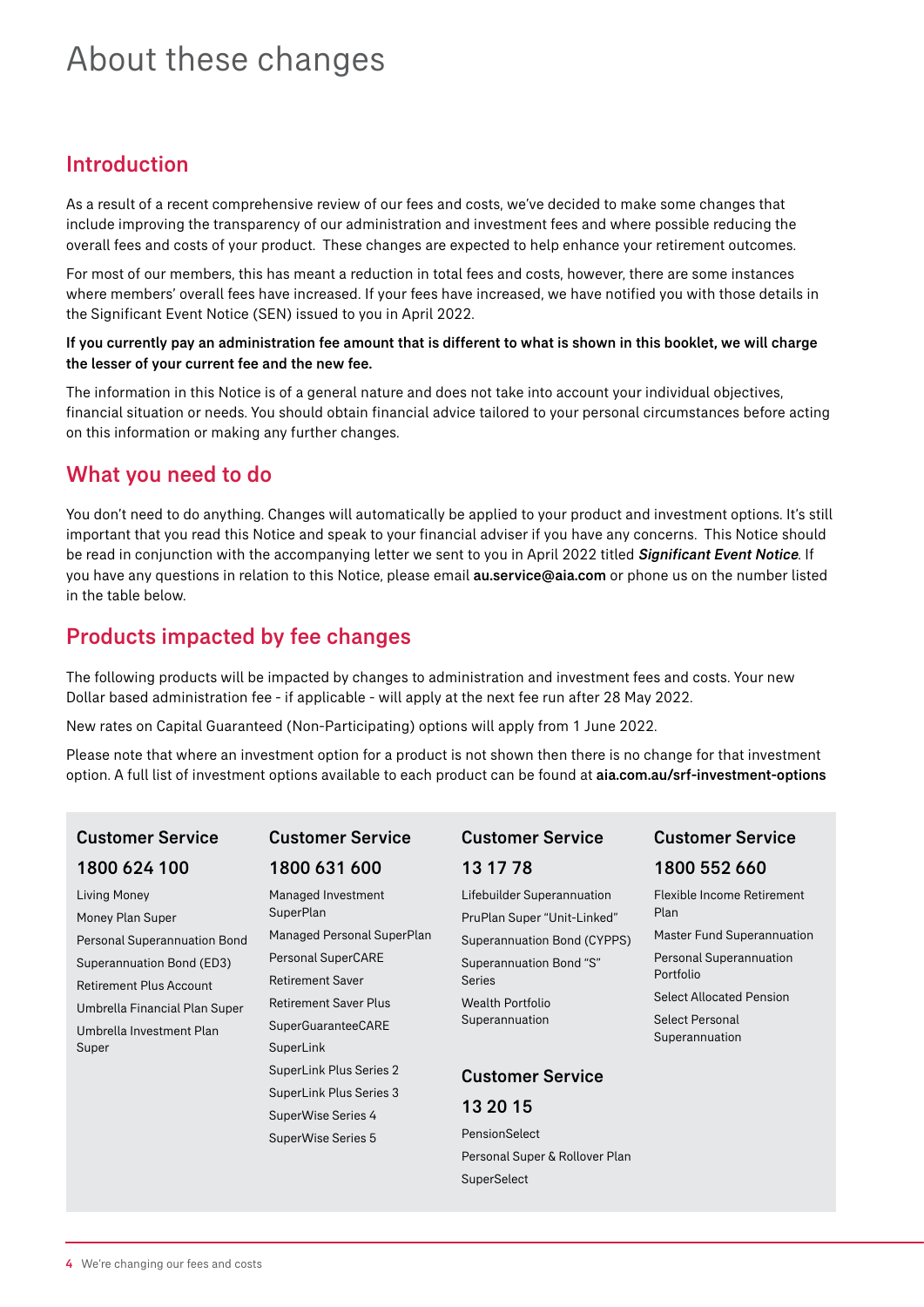## How to use this booklet

### Step 1

You will need to read the letter we sent to you titled Significant Event Notice in conjunction with this booklet to confirm your product. You can find your investment options and their relevant option code in your latest annual statement or if you are unsure, please call us on the phone number listed in the previous section of this booklet.

### Step 2

Read both Section 1: Glossary of fees and Section 2: How fees are calculated. This will provide you with an understanding of the fees that may apply to your product and how the approximate overall fees of your product are calculated.

### Step 3

Find your product in Section 3: Fees by Product for applicable changes to your product's administration and investment fees. Remember, you can refer back to step 2 if you want to calculate the approximate overall fees specific to your product and your personal account balance. If you have an investment option that is not listed in this section, then there is no change for that investment option. A full list of investment options available for each product can be found at [aia.com.au/srf-investment-options](http://aia.com.au/srf-investment-options).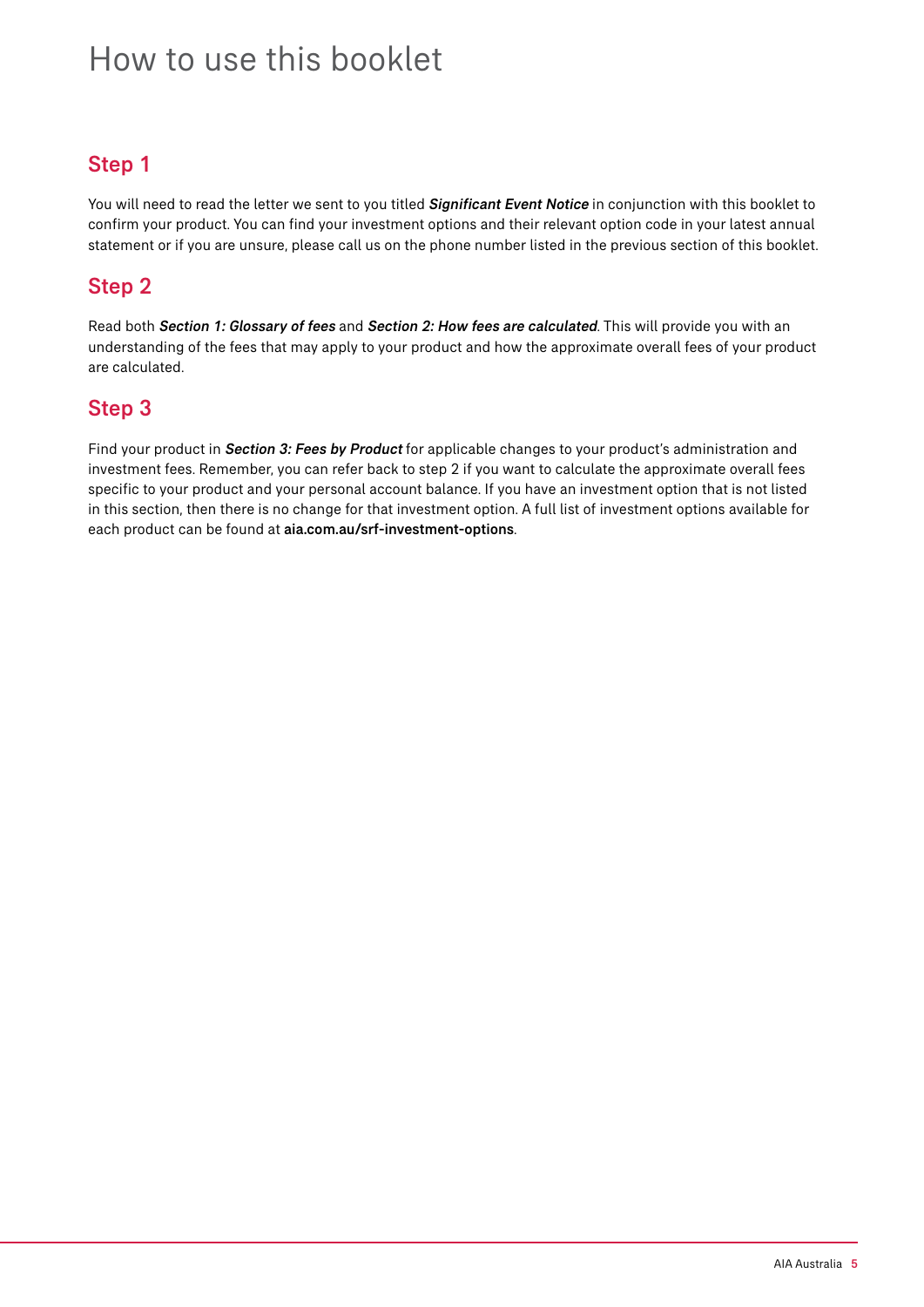## Section 1: Glossary of fees

### Administration fees

Administration fees can either be deducted directly from your account balance or deducted before the unit price is declared and therefore reflected in the daily unit price. There are also different types of administration fees that can apply to your product or can be a combination of them.

- 1 Dollar based administration fees are usually expressed as an annual amount charged to your account on either a monthly, quarterly, half yearly or yearly basis and deducted directly from your account balance.
- 2 Percentage based administration fees can be charged as either:
	- a) a percentage of your total account balance, which we refer to as the fee charged in unit price throughout this booklet. This fee is not deducted from your account balance rather it's deducted before the daily unit price is declared or;
	- b) different rates based on the value of your account, for example, the first \$100,000 an admin fee of 1.35 per cent is charged and then the next \$150,000 is charged at 1.00 per cent and so on. These are referred to as tiered fees and are deducted directly from your account balance.

### What else you need to know about administration fees

For some products (listed below) the investment fee, previously a 'management charge' currently includes an allowance for administrative expenses and as a result bundles both investment and administration costs into a single fee. To improve transparency, we'll unbundle the administration costs from the investment management fee so that you'll be able to view each fee component separately, instead of one fee for both. In most instances, each fee component will be priced so that the total fees combined are less than what is charged now. We've provided the below illustration to help explain this further^.



^ This illustration is an example only and does not reflect your specific investment option or costs.

#### Products impacted by unbundling the investment and admin fee:

- Lifebuilder Superannuation
- Living Money
- Managed Investment SuperPlan
- Managed Personal SuperPlan
- Money Plan Super
- PensionSelect
- Personal Superannuation & Rollover Plan
- Personal Superannuation Bond
- Personal SuperCARE
- PruPlan Superannuation "Unit-Linked"
- Retirement Plus Account
- Retirement Saver
- Retirement Saver Series 2
- Superannuation Bond
- Superannuation Bond "S" Series
- SuperGuaranteeCARE
- SuperLink Plus Series 3
- SuperSelect
- SuperWise Series 4
- SuperWise Series 5
- Umbrella Financial Plan Super
- Umbrella Investment Plan Super
- Wealth Portfolio Superannuation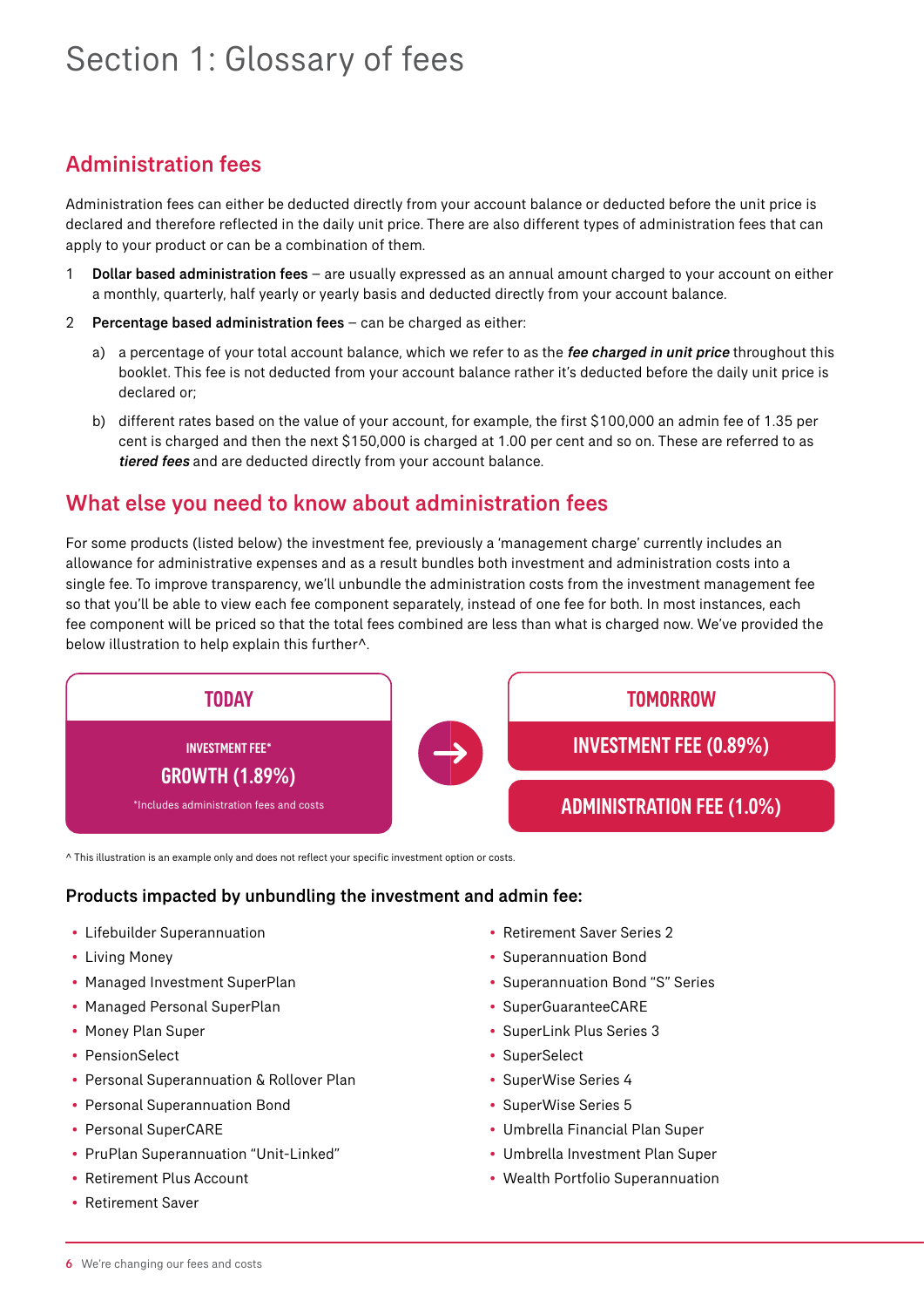### Investment fees and costs

Investment fees and costs are deducted from your investment and cover amounts that reduce the return on your investment. These fees and costs are paid to the investment manager and the responsible entities of the underlying trusts in which AIA Australia's statutory fund invests. These include:

- a) fees in payment for the exercise of care and expertise in the investment of those assets and
- b) costs incurred by AIA Australia that relate to the investment of assets of the fund; and are not otherwise charged as administration fees and costs, a buy/sell spread, a switching fee, an activity fee, an advice fee or an insurance fee.

### Transaction costs

Transaction costs are costs associated with the sale and purchase of assets in the underlying investments in which AIA Australia's Statutory funds invest, other than costs that are recovered by AIA Australia's charging buy/sell spreads.

### Performance costs

In addition to the investment fees and costs, on some options, performance costs may also be payable. The performance costs are reflected in the daily unit prices.

Performance costs are fees paid based on the performance of an underlying alternative investment within the option. Alternative investments typically include investments in futures, forwards and options and are not limited to investments in shares, bonds, cash and/or property.

### Other information on fees and costs

Investment fees, transaction costs and performance costs are deducted before the unit price is declared and reflected in the daily unit price.

All fees disclosed in this booklet are based on the Gross Asset Value (GAV) unless otherwise specified. They are calculated as a percentage of your share of the total assets of the fund.

To better understand how the overall fees are calculated refer to **Section 2: How fees are calculated** for the fees and costs that apply to your specific product and investment options.

For the fees and costs that apply to your specific product and investment options go to Section 3: Fees by product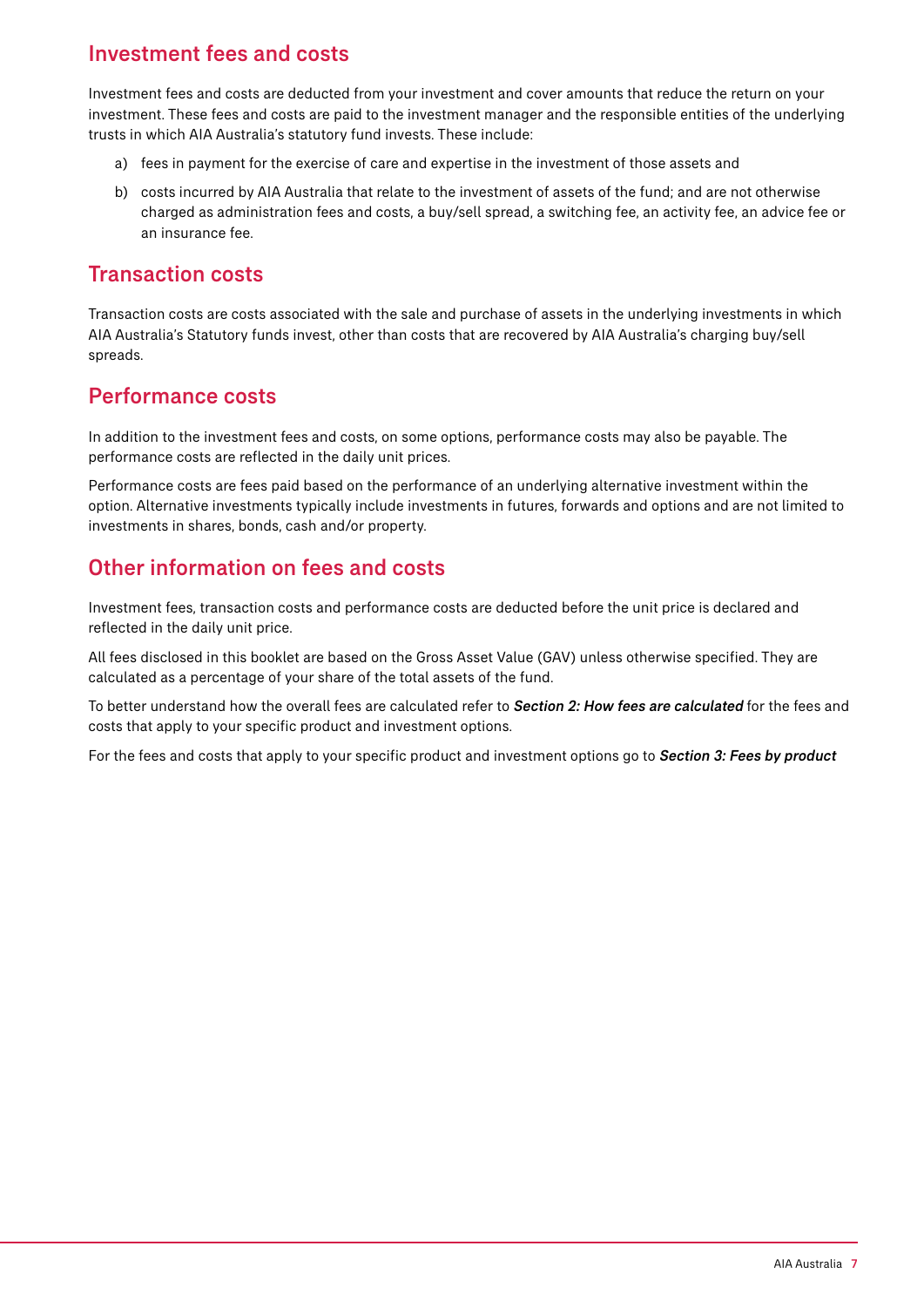## Section 2: How fees are calculated

The following example shows the total fees you would pay over a one year period if you had \$50,000 invested in our Growth option\*. Please note 'Transaction and performance costs' have been provided as indicative only.



Using the example above, the following table compares the total fees paid for your product before and after the change, calculated on a typical account balance of \$50,000 and invested in the Growth option\*.

### \$50,000 Growth option

|                                   | <b>Current</b>     | <b>Future</b>      |
|-----------------------------------|--------------------|--------------------|
| <b>Administration fees</b>        |                    |                    |
| - Dollar based fee^ plus          | \$75.28            | \$75.28            |
| - Percentage based admin fee or   | n/a                | n/a                |
| - Fee charged in the unit price   | $0.00\%$ (= \$0)   | $0.90\%$ (= \$450) |
| Investment fee                    | $1.71\%$ (= \$855) | $0.69\%$ (= \$345) |
| Transaction and performance costs | $0.10\%$ (= \$50)  | $0.10\%$ (= \$50)  |
| <b>Total fee</b>                  | \$980.28           | \$920.28           |

^ If you currently pay a different amount than listed here, then you will pay the lesser of the two.

<sup>\*</sup> All fees used in this example are for the Personal Superannuation & Rollover Plan. Your product fees and costs may differ. Fees associated with your product can be found in the following section.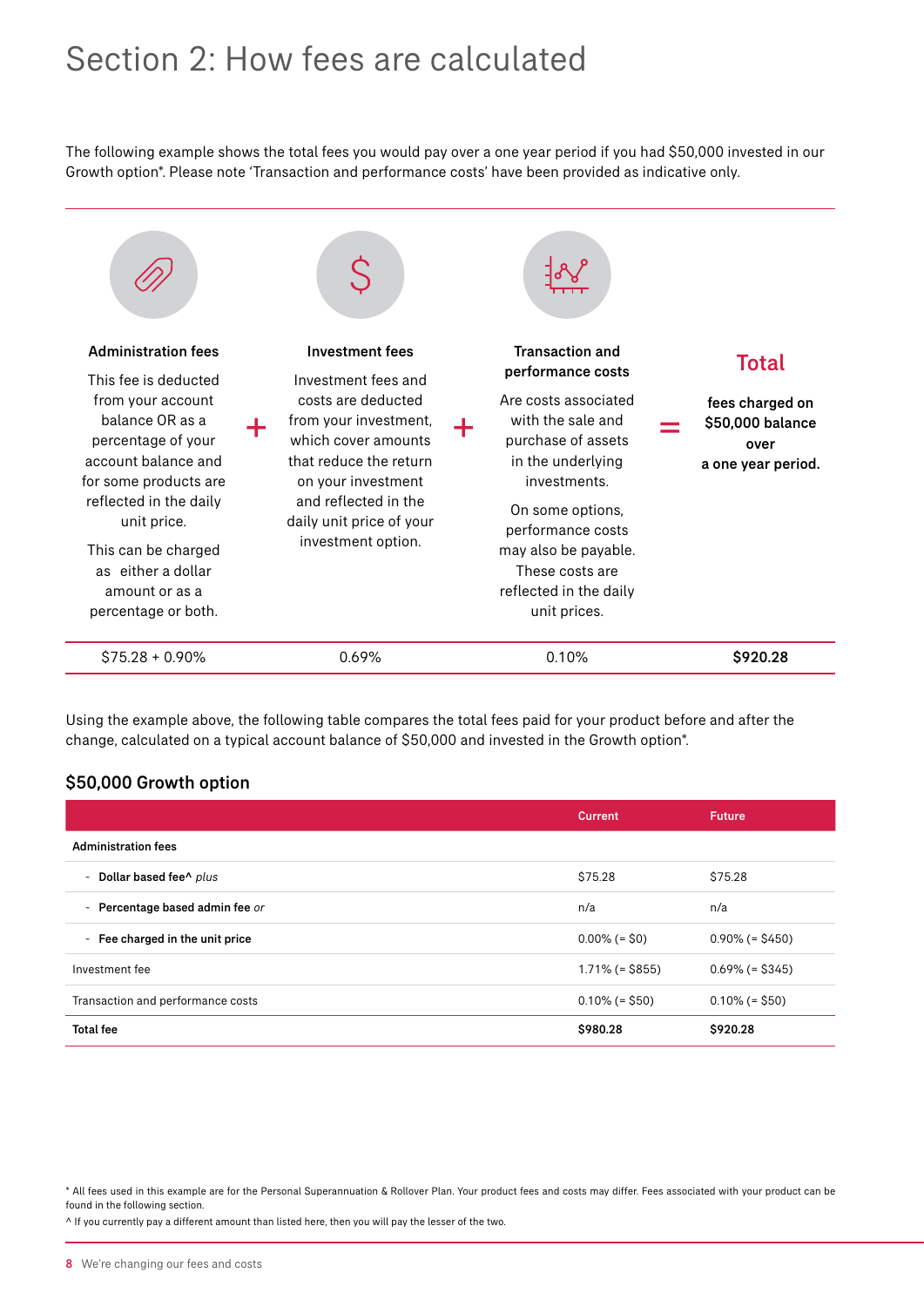## Section 3: Fees by product

### Flexible Income Retirement Plan

#### Administration fees

|                                | <b>Current fee</b> | New fee |
|--------------------------------|--------------------|---------|
| Dollar based fee plus          | \$80.16            | S0      |
| Percentage based admin fee* or |                    |         |
| Fee charged in unit price      | n/a                | n/a     |

\* Refer to 'tiered fees' section for rates based on account balance. Portions of your balance may be charged at different rates if your balance is spread across multiple tiers.

#### Tiered administration fees

| <b>Tier</b> | <b>Account balance</b>   | <b>Current rate</b> | New rate |
|-------------|--------------------------|---------------------|----------|
|             | $$0 - $100,000$          | 1.125%              | 0.80%    |
| 2           | \$100,000.01 - \$250,000 | 1.125%              | 0.80%    |
| 3           | \$250,000.01 - \$500,000 | 1.125%              | 0.80%    |
| 4           | $>$ \$500,000            | 1.125%              | 0.80%    |

| Investment     | <b>Investment option name</b>     | Investment fee     |         |
|----------------|-----------------------------------|--------------------|---------|
| option code    |                                   | <b>Current fee</b> | New fee |
| <b>FECAPSF</b> | <b>Capital Stable</b>             | 0.62%              | 0.75%   |
| <b>FEDISCR</b> | Growth                            | 0.57%              | 0.78%   |
| FEPAEQU        | Multi-Manager Australian Share    | 0.56%              | 0.77%   |
| <b>FEPACAS</b> | <b>Guaranteed Cash</b>            | 0.10%              | 0.42%   |
| <b>FEXFSDE</b> | First Sentier Australian Share    | 0.89%              | 0.87%   |
| <b>FEPAFIX</b> | Multi-Manager Fixed Income        | 0.50%              | 0.65%   |
| <b>FEGRWTH</b> | High Growth                       | 0.62%              | 0.79%   |
| <b>FEPIEQU</b> | Multi-Manager Global Share        | 0.60%              | 0.77%   |
| <b>FEXRODE</b> | Solaris Core Australian Share     | 0.49%              | 0.85%   |
| <b>FEXROPR</b> | <b>Global Property Securities</b> | 0.46%              | 0.79%   |
| <b>FEXSAOE</b> | <b>RBC Emerging Markets</b>       | 0.89%              | 0.67%   |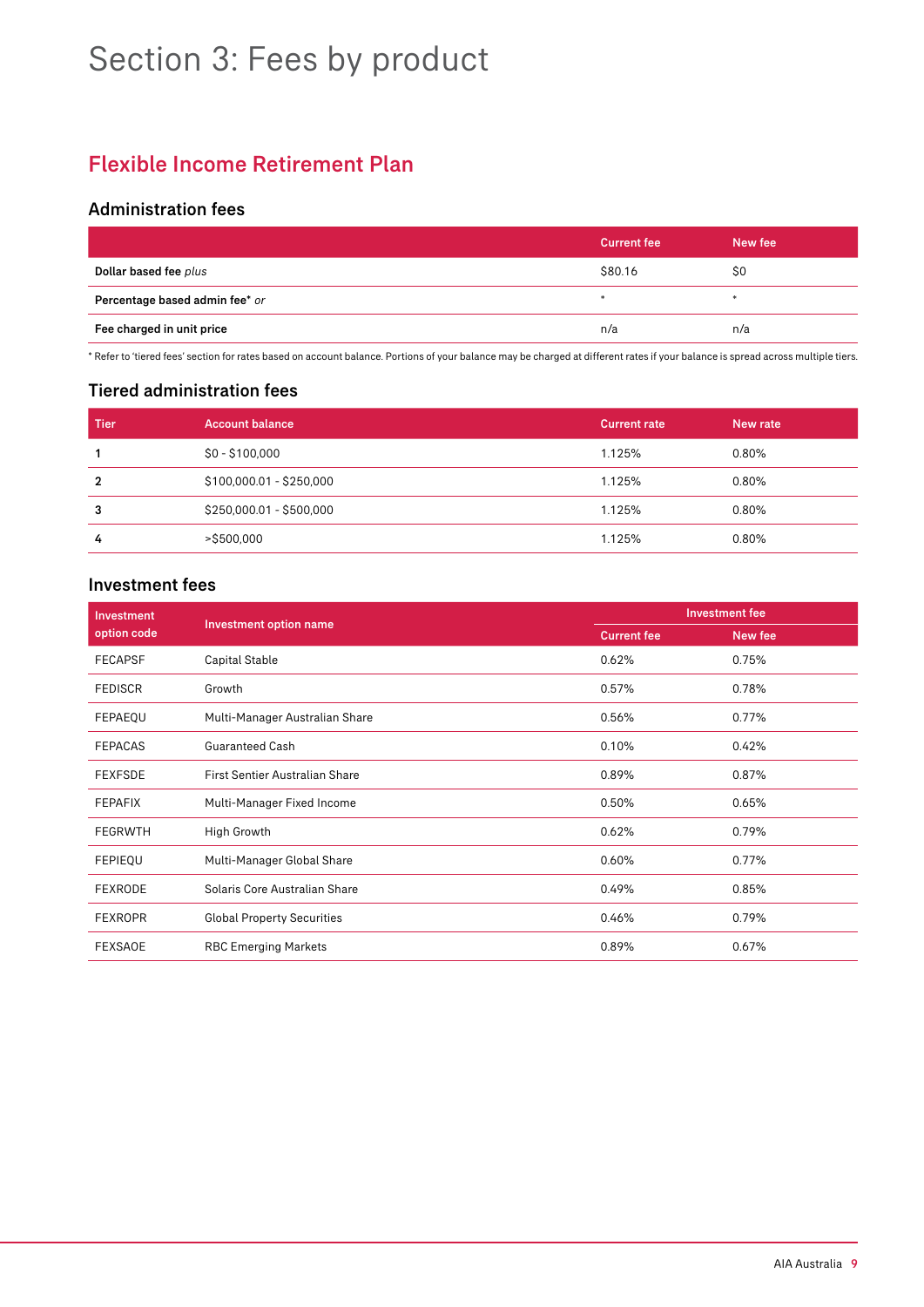### Lifebuilder Superannuation

### Administration fees

|                               | <b>Current fee</b> | New fee   |
|-------------------------------|--------------------|-----------|
| Dollar based fee plus         | \$99               | No change |
| Percentage based admin fee or | n/a                | n/a       |
| Fee charged in unit price     | n/a                | $0.50\%$  |

#### Investment fees

| Investment  | Investment option name | Investment fee     |         |
|-------------|------------------------|--------------------|---------|
| option code |                        | <b>Current fee</b> | New fee |
| B93SG       | Growth                 | 1.18%              | 0.68%   |
| CS93SG      | Capital Stable         | 1.18%              | 0.64%   |
| EP93SG      | High Growth            | 1.18%              | 0.71%   |

### Living Money

### Administration fees

|                               | <b>Current fee</b> | New fee |
|-------------------------------|--------------------|---------|
| Dollar based fee plus         | n/a                | n/a     |
| Percentage based admin fee or | n/a                | n/a     |
| Fee charged in unit price     | n/a                | 0.65%   |

| Investment  | <b>Investment option name</b>     | Investment fee     |         |
|-------------|-----------------------------------|--------------------|---------|
| option code |                                   | <b>Current fee</b> | New fee |
| 4CSH        | <b>Guaranteed Cash</b>            | 1.28%              | 0.53%   |
| 4CMG        | Growth                            | 1.20%              | 0.55%   |
| 4STB        | <b>Capital Stable</b>             | 1.43%              | 0.53%   |
| 4CST        | <b>Capital Stable</b>             | 1.21%              | 0.53%   |
| 4EQY        | Multi-Manager Australian Share    | 1.50%              | 0.77%   |
| 4FIX        | Multi-Manager Fixed Income        | 1.36%              | 0.65%   |
| 4INT        | Multi-Manager Global Share        | 1.50%              | 0.77%   |
| 4MGD        | Growth                            | 1.43%              | 0.55%   |
| 4PRP        | <b>Global Property Securities</b> | 1.51%              | 0.79%   |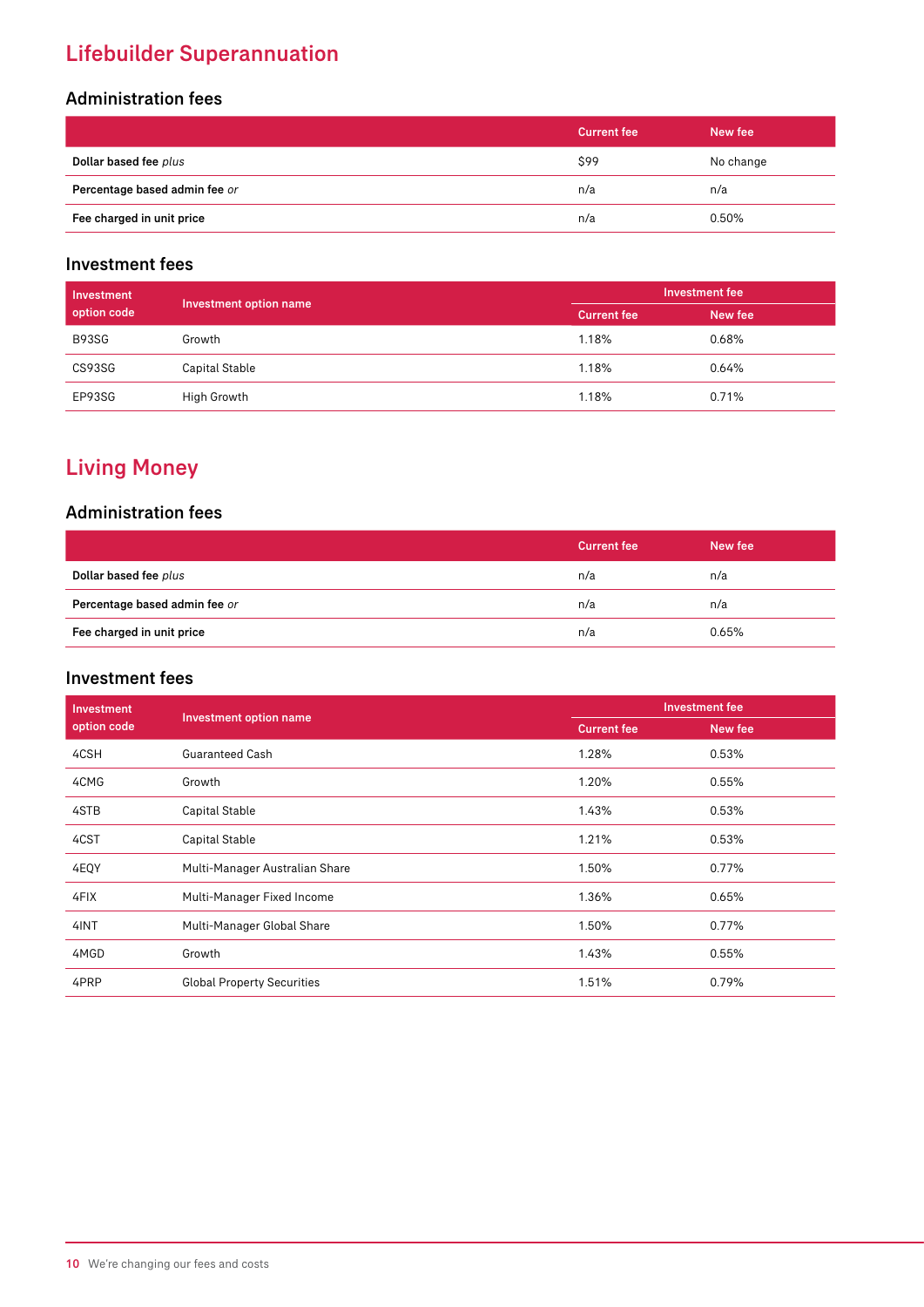### Managed Investment SuperPlan

### Administration fees

|                               | <b>Current fee</b> | New fee |
|-------------------------------|--------------------|---------|
| Dollar based fee plus         | n/a                | n/a     |
| Percentage based admin fee or | n/a                | n/a     |
| Fee charged in unit price     | n/a                | 0.77%   |

### Investment fees

| I Investment    | Investment option name | Investment fee |       |
|-----------------|------------------------|----------------|-------|
| option code     | <b>Current fee</b>     | New fee        |       |
| CQ <sup>1</sup> | Growth                 | 1.49%          | 0.69% |

### Managed Personal SuperPlan

#### Administration fees

|                               | <b>Current fee</b> | New fee |
|-------------------------------|--------------------|---------|
| Dollar based fee plus         | n/a                | n/a     |
| Percentage based admin fee or | n/a                | n/a     |
| Fee charged in unit price     | n/a                | 0.75%   |

| Investment<br>option code |                        | Investment fee                |       |
|---------------------------|------------------------|-------------------------------|-------|
|                           | Investment option name | New fee<br><b>Current fee</b> |       |
| SG PROT                   | <b>Guaranteed Cash</b> | 1.49%                         | 0.45% |
| SG UNPROT                 | <b>Guaranteed Cash</b> | 1.49%                         | 0.45% |
| CQ <sup>2</sup>           | Growth                 | 1.46%                         | 0.69% |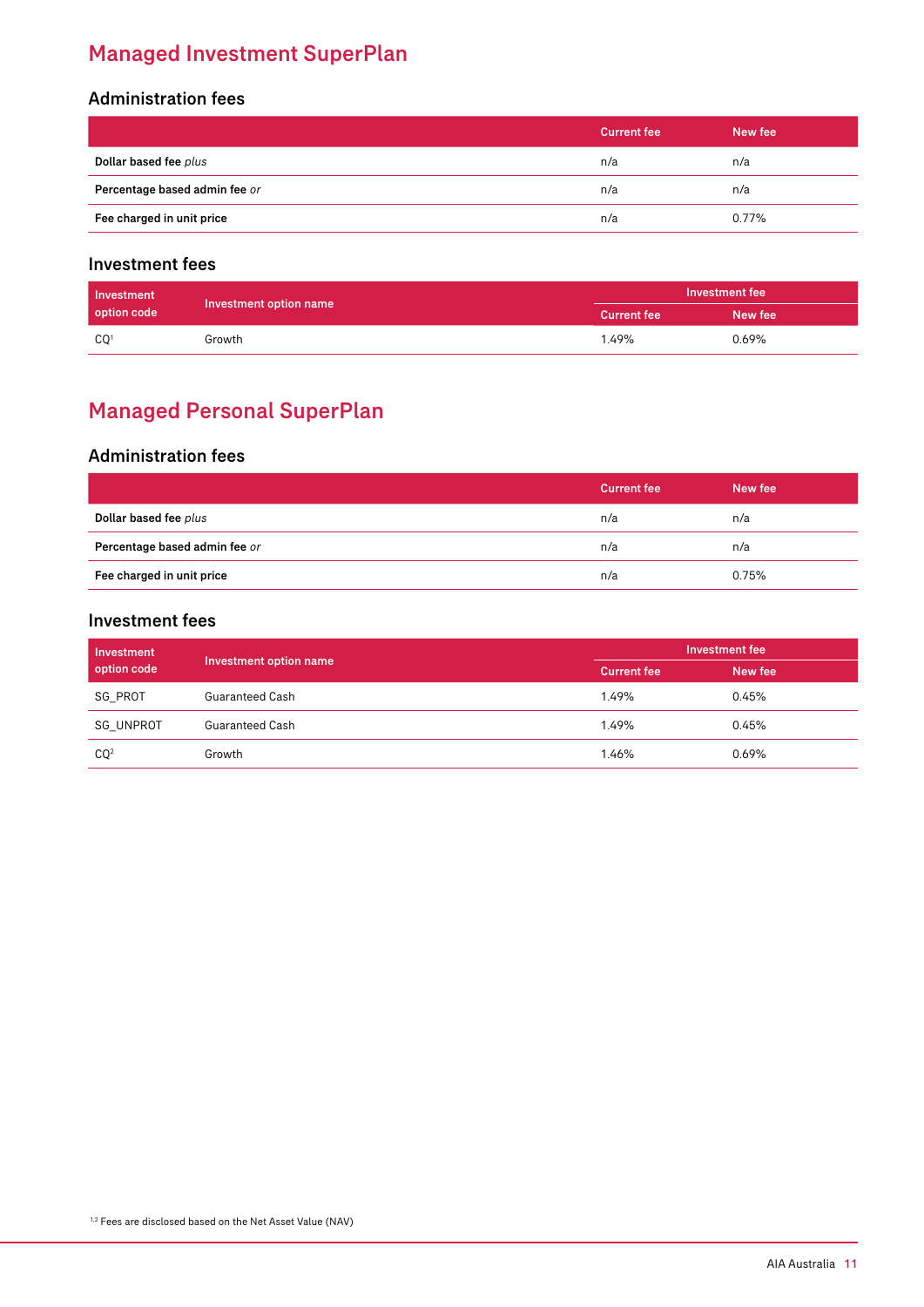### Master Fund Superannuation

#### Administration fees

|                                | <b>Current fee</b> | New fee |
|--------------------------------|--------------------|---------|
| Dollar based fee plus          | \$100.08           | \$80    |
| Percentage based admin fee* or | $\star$            | ×       |
| Fee charged in unit price      | n/a                | n/a     |

\* Refer to 'tiered fees' section for rates based on account balance. Portions of your balance may be charged at different rates if your balance is spread across multiple tiers.

#### Tiered administration fees

| <b>Tier</b>  | <b>Account balance</b>   | <b>Current rate</b> | New rate |
|--------------|--------------------------|---------------------|----------|
|              | $$0 - $100,000$          | 1.35%               | 0.85%    |
| $\mathbf{2}$ | \$100,000.01 - \$250,000 | 1.00%               | 0.85%    |
| 3            | \$250,000.01 - \$500,000 | 0.70%               | 0.60%    |
| 4            | $>$ \$500,000            | 0.35%               | 0.20%    |

#### Investment fees

| Investment    | <b>Investment option name</b>     |                    | Investment fee |                       |            |
|---------------|-----------------------------------|--------------------|----------------|-----------------------|------------|
| option code   |                                   | <b>Current fee</b> | New fee        | <b>Current rebate</b> | New rebate |
| <b>SXFSDE</b> | First Sentier Australian Share    | 0.76%              | 0.74%          |                       |            |
| <b>SPACAS</b> | Guaranteed Cash                   | 0.08%              | 0.30%          |                       |            |
| <b>SCAPSF</b> | Capital Stable                    | 0.60%              | 0.64%          | 0.28%                 | 0.15%      |
| SPAEQU        | Multi-Manager Australian Share    | 0.60%              | 0.71%          | 0.25%                 | 0.15%      |
| <b>SPAFIX</b> | Multi-Manager Fixed Income        | 0.50%              | 0.55%          | 0.15%                 | 0.15%      |
| <b>SGRWTH</b> | High Growth                       | 0.62%              | 0.71%          | 0.28%                 | 0.15%      |
| SPIEQU        | Multi-Manager Global Share        | 0.60%              | 0.71%          | 0.25%                 | 0.15%      |
| <b>SDISCR</b> | Growth                            | 0.62%              | 0.69%          | 0.28%                 | 0.15%      |
| <b>SXRODE</b> | Solaris Core Australian Share     | 0.42%              | 0.72%          |                       |            |
| <b>SXROPR</b> | <b>Global Property Securities</b> | 0.39%              | 0.68%          |                       |            |
| <b>SXSAOE</b> | <b>RBC Emerging Markets</b>       | 0.76%              | 0.69%          |                       |            |

### Money Plan Super

### Administration fees

|                               | <b>Current fee</b> | New fee   |
|-------------------------------|--------------------|-----------|
| Dollar based fee plus         | \$30               | No change |
| Percentage based admin fee or | n/a                | n/a       |
| Fee charged in unit price     | n/a                | 0.75%     |

| Investment<br>option code |                                        |                    | Investment fee |
|---------------------------|----------------------------------------|--------------------|----------------|
|                           | Investment option name                 | <b>Current fee</b> | New fee        |
| 6SMY                      | Capital Guaranteed (Non-Participating) | 1.40%              | 0.65%          |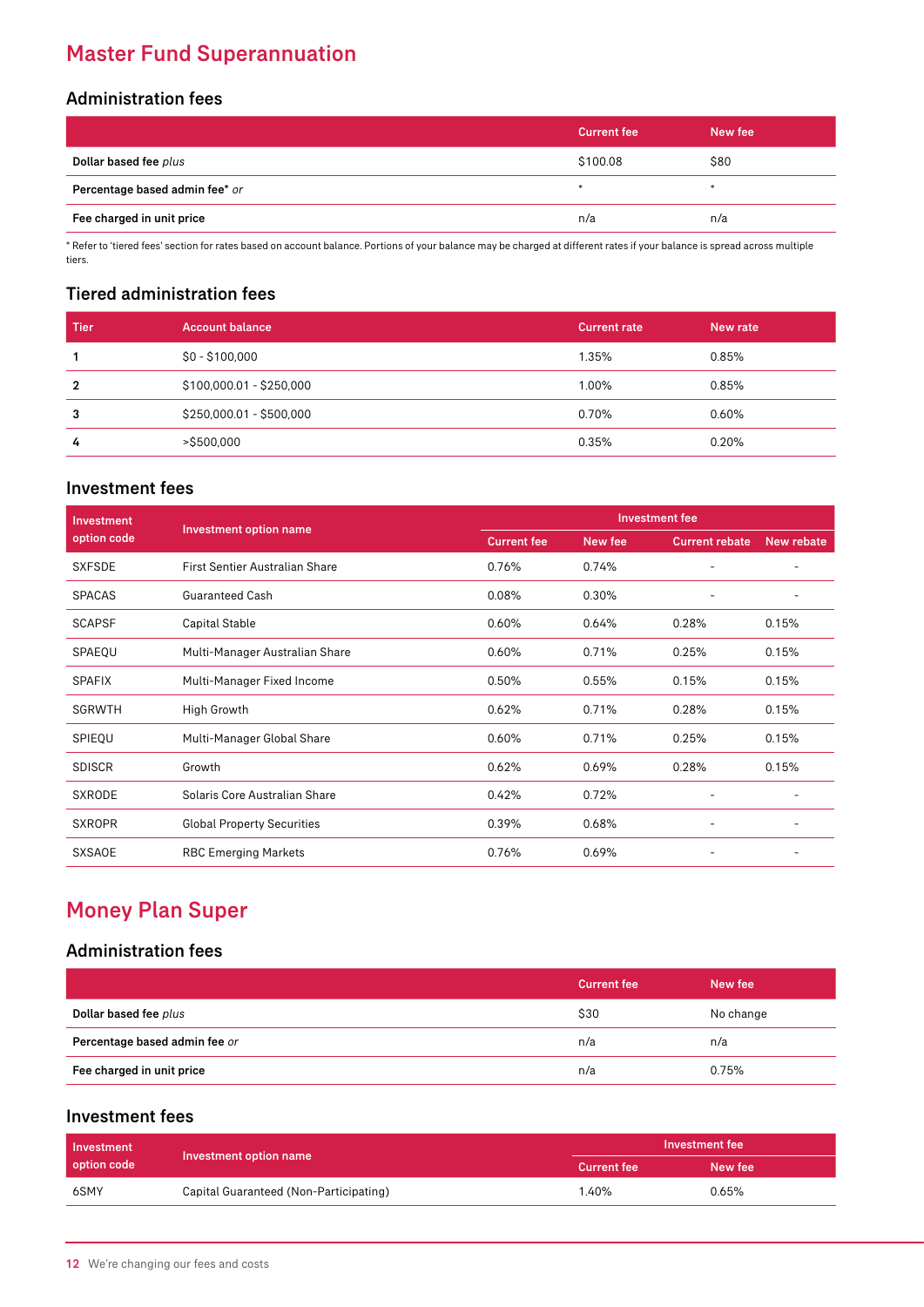### **PensionSelect**

### Administration fees

|                               | <b>Current fee</b> | New fee   |
|-------------------------------|--------------------|-----------|
| Dollar based fee plus         | \$75.28            | No change |
| Percentage based admin fee or | n/a                | n/a       |
| Fee charged in unit price     | n/a                | 0.65%     |

#### Investment fees

| Investment     | Investment option name         | <b>Investment fee</b> |         |
|----------------|--------------------------------|-----------------------|---------|
| option code    |                                | <b>Current fee</b>    | New fee |
| JE.            | <b>Capital Defensive</b>       | 1.16%                 | 0.48%   |
| <b>JP</b>      | Multi-Manager Global Share     | 1.44%                 | 0.77%   |
| <b>BU</b>      | <b>Capital Stable</b>          | 1.56%                 | 0.75%   |
| AB             | Balanced                       | 1.44%                 | 0.76%   |
| F <sub>3</sub> | <b>Capital Secure</b>          | 0.99%                 | 0.34%   |
| AG             | High Growth                    | 1.44%                 | 0.79%   |
| Q <sub>3</sub> | Growth                         | 1.44%                 | 0.78%   |
| AS             | Multi-Manager Australian Share | 1.44%                 | 0.77%   |

### Personal Superannuation & Rollover Plan

#### Administration fees

|                               | <b>Current fee</b> | New fee   |
|-------------------------------|--------------------|-----------|
| Dollar based fee plus         | \$75.28            | No change |
| Percentage based admin fee or | n/a                | n/a       |
| Fee charged in unit price     | n/a                | 0.90%     |

| Investment     |                                | Investment fee     |         |
|----------------|--------------------------------|--------------------|---------|
| option code    | Investment option name         | <b>Current fee</b> | New fee |
| PB             | Balanced                       | 1.62%              | 0.64%   |
| C <sub>3</sub> | <b>Capital Secure</b>          | 1.35%              | 0.34%   |
| PG             | High Growth                    | 1.75%              | 0.71%   |
| M <sub>3</sub> | Growth                         | 1.71%              | 0.69%   |
| <b>PS</b>      | Multi-Manager Australian Share | 1.76%              | 0.71%   |
| AS             | Multi-Manager Australian Share | 1.44%              | 0.77%   |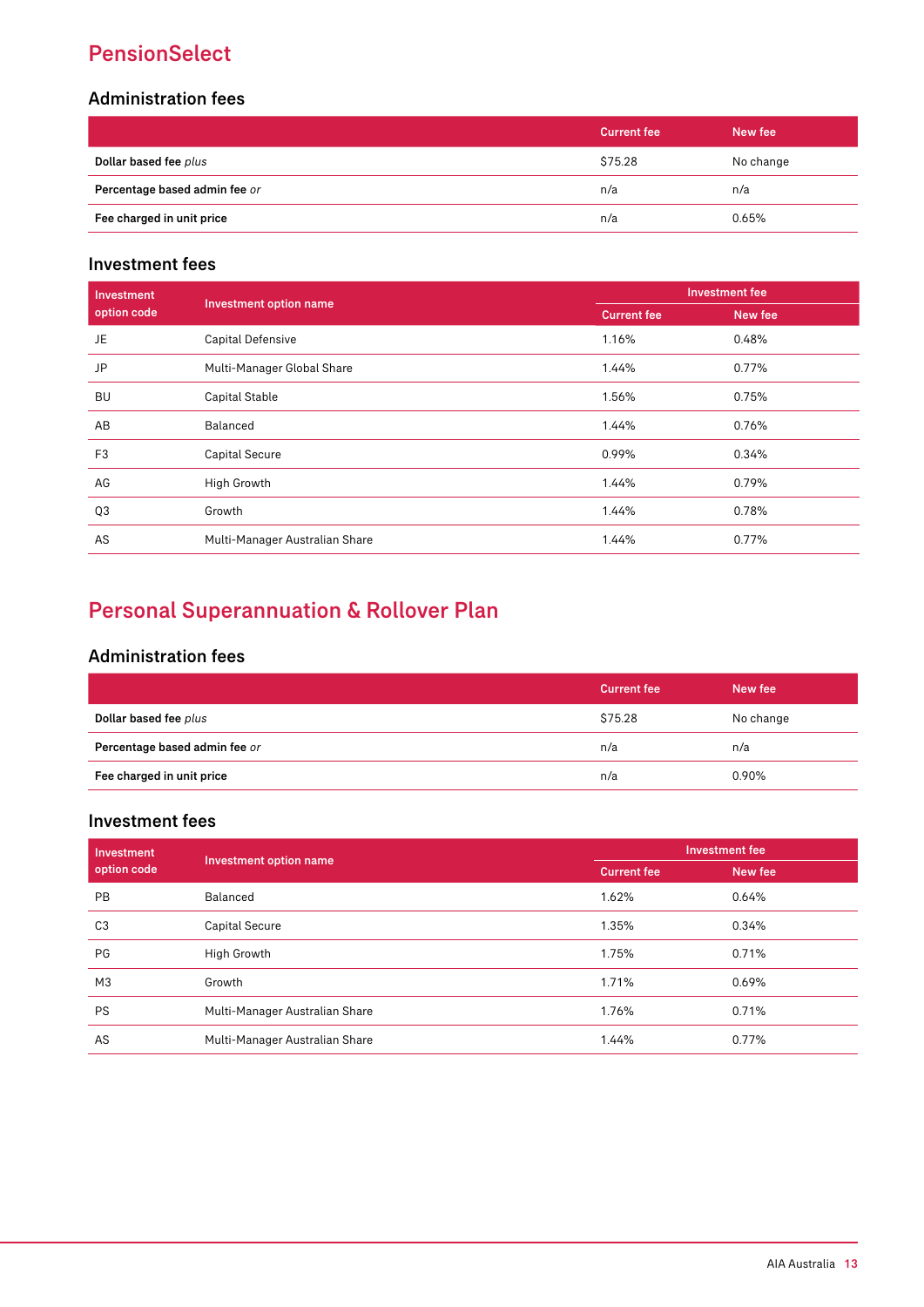### Personal Superannuation Bond

### Administration fees

|                               | <b>Current fee</b> | New fee |
|-------------------------------|--------------------|---------|
| Dollar based fee plus         | n/a                | n/a     |
| Percentage based admin fee or | n/a                | n/a     |
| Fee charged in unit price     | n/a                | 0.75%   |

#### Investment fees

| Investment        |                                   | Investment fee     |         |
|-------------------|-----------------------------------|--------------------|---------|
| option code       | Investment option name            | <b>Current fee</b> | New fee |
| 2EQU              | Multi-Manager Australian Share    | 1.63%              | 0.71%   |
| 2MGU <sup>3</sup> | Growth                            | 1.58%              | 0.69%   |
| 2STU <sup>4</sup> | <b>Capital Stable</b>             | 1.58%              | 0.64%   |
| 2FIU              | Multi-Manager Fixed Income        | 1.50%              | 0.55%   |
| 2CSU              | <b>Guaranteed Cash</b>            | 1.41%              | 0.45%   |
| 2INU              | Multi-Manager Global Share        | 1.61%              | 0.71%   |
| 2PRU              | <b>Global Property Securities</b> | 1.67%              | 0.68%   |

3,4 Highest possible fee for the investment option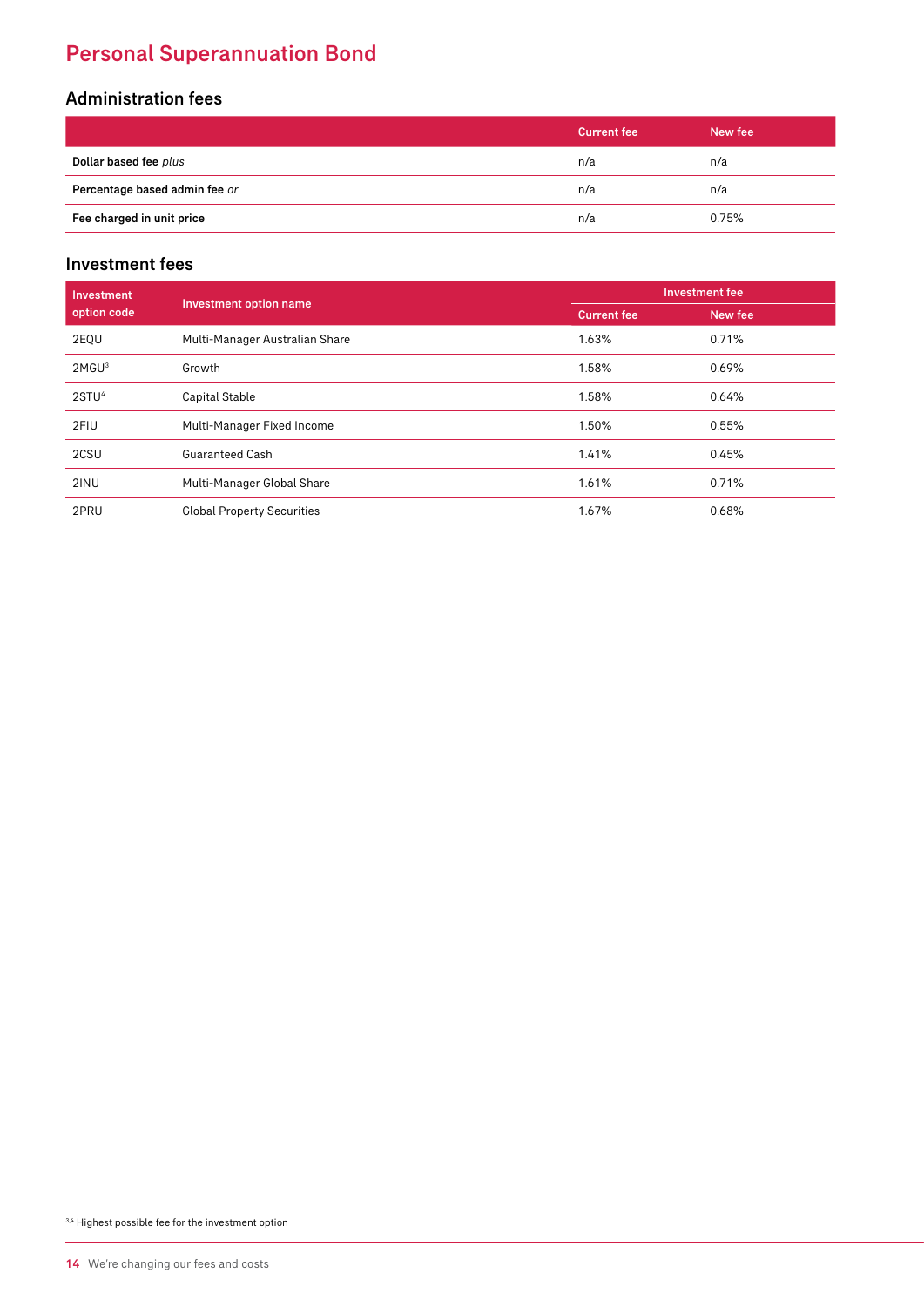### Personal Superannuation Portfolio

### Administration fees

|                                | <b>Current fee</b> | New fee |
|--------------------------------|--------------------|---------|
| Dollar based fee plus          | n/a                | n/a     |
| Percentage based admin fee* or |                    |         |
| Fee charged in unit price      | n/a                | n/a     |

\* Refer to 'tiered fees' section for rates based on account balance. Portions of your balance may be charged at different rates if your balance is spread across multiple tiers.

### Tiered administration fees

| <b>Tier</b> | <b>Account balance</b> | <b>Current rate</b> | New rate |
|-------------|------------------------|---------------------|----------|
|             | $$0 - $30,000$         | 1.40%               | 0.60%    |
| 2           | \$30,000.01 - \$60,000 | 1.15%               | 0.60%    |
| 3           | $>$ \$60,000           | 0.95%               | 0.35%    |

#### Investment fees

| Investment    | Investment option name         | Investment fee                |                       |            |       |
|---------------|--------------------------------|-------------------------------|-----------------------|------------|-------|
| option code   |                                | <b>Current fee</b><br>New fee | <b>Current rebate</b> | New rebate |       |
| <b>SCAPSF</b> | <b>Capital Stable</b>          | 0.60%                         | 0.64%                 | 0.63%      | 0.15% |
| SPAEOU        | Multi-Manager Australian Share | 0.60%                         | 0.71%                 | 0.60%      | 0.15% |
| <b>SPAFIX</b> | Multi-Manager Fixed Income     | 0.50%                         | 0.55%                 | 0.50%      | 0.15% |
| <b>SGRWTH</b> | <b>High Growth</b>             | 0.62%                         | 0.71%                 | 0.63%      | 0.15% |
| SPIEOU        | Multi-Manager Global Share     | 0.60%                         | 0.71%                 | 0.60%      | 0.15% |
| <b>SDISCR</b> | Growth                         | 0.62%                         | 0.69%                 | 0.63%      | 0.15% |

### Personal SuperCARE

#### Administration fees

|                               | <b>Current fee</b> | New fee   |
|-------------------------------|--------------------|-----------|
| Dollar based fee plus         | \$165              | No change |
| Percentage based admin fee or | n/a                | n/a       |
| Fee charged in unit price     | n/a                | 0.75%     |

| Investment<br>option code | Investment option name                 |                    | Investment fee |
|---------------------------|----------------------------------------|--------------------|----------------|
|                           |                                        | <b>Current fee</b> | New fee        |
| <b>PC</b>                 | Capital Guaranteed (Non-Participating) | 1.50%              | 0.65%          |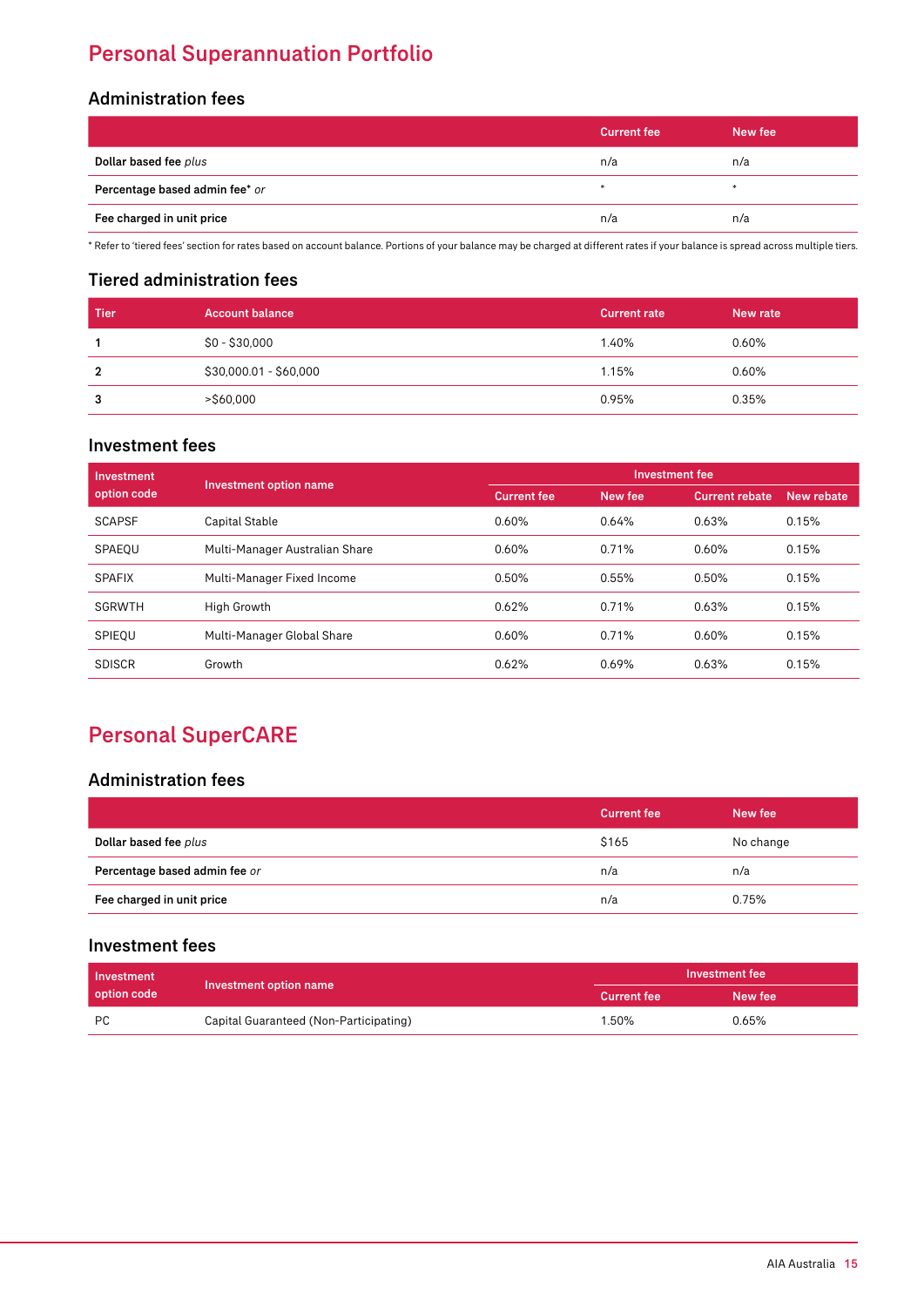### PruPlan Superannuation "Unit-Linked"

#### Administration fees

|                               | <b>Current fee</b> | New fee   |
|-------------------------------|--------------------|-----------|
| Dollar based fee plus         | \$99               | No change |
| Percentage based admin fee or | n/a                | n/a       |
| Fee charged in unit price     | n/a                | 0.50%     |

#### Investment fees

| Investment<br>option code | Investment option name |                    | Investment fee |
|---------------------------|------------------------|--------------------|----------------|
|                           |                        | <b>Current fee</b> | New fee        |
| B93SG                     | Growth                 | 1.60%              | 0.68%          |

### Retirement Plus Account

#### Administration fees

|                               | <b>Current fee</b> | New fee |
|-------------------------------|--------------------|---------|
| Dollar based fee plus         | n/a                | n/a     |
| Percentage based admin fee or | n/a                | n/a     |
| Fee charged in unit price     | n/a                | 0.40%   |

### Investment fees

| Investment<br>option code |                                        | Investment fee     |         |
|---------------------------|----------------------------------------|--------------------|---------|
|                           | Investment option name                 | <b>Current fee</b> | New fee |
| 6ACG                      | Capital Guaranteed (Non-Participating) | 1.50%              | 1.10%   |
| 9ACA <sup>5</sup>         | Guaranteed Cash                        | 1.00%              | 0.60%   |
| 9AAE                      | Multi-Manager Australian Share         | 0.93%              | 0.53%   |
| 9AMN                      | Growth                                 | 0.94%              | 0.54%   |
| 9APF                      | <b>Global Property Securities</b>      | 0.94%              | 0.54%   |

5 Fees are disclosed based on the Net Asset Value (NAV)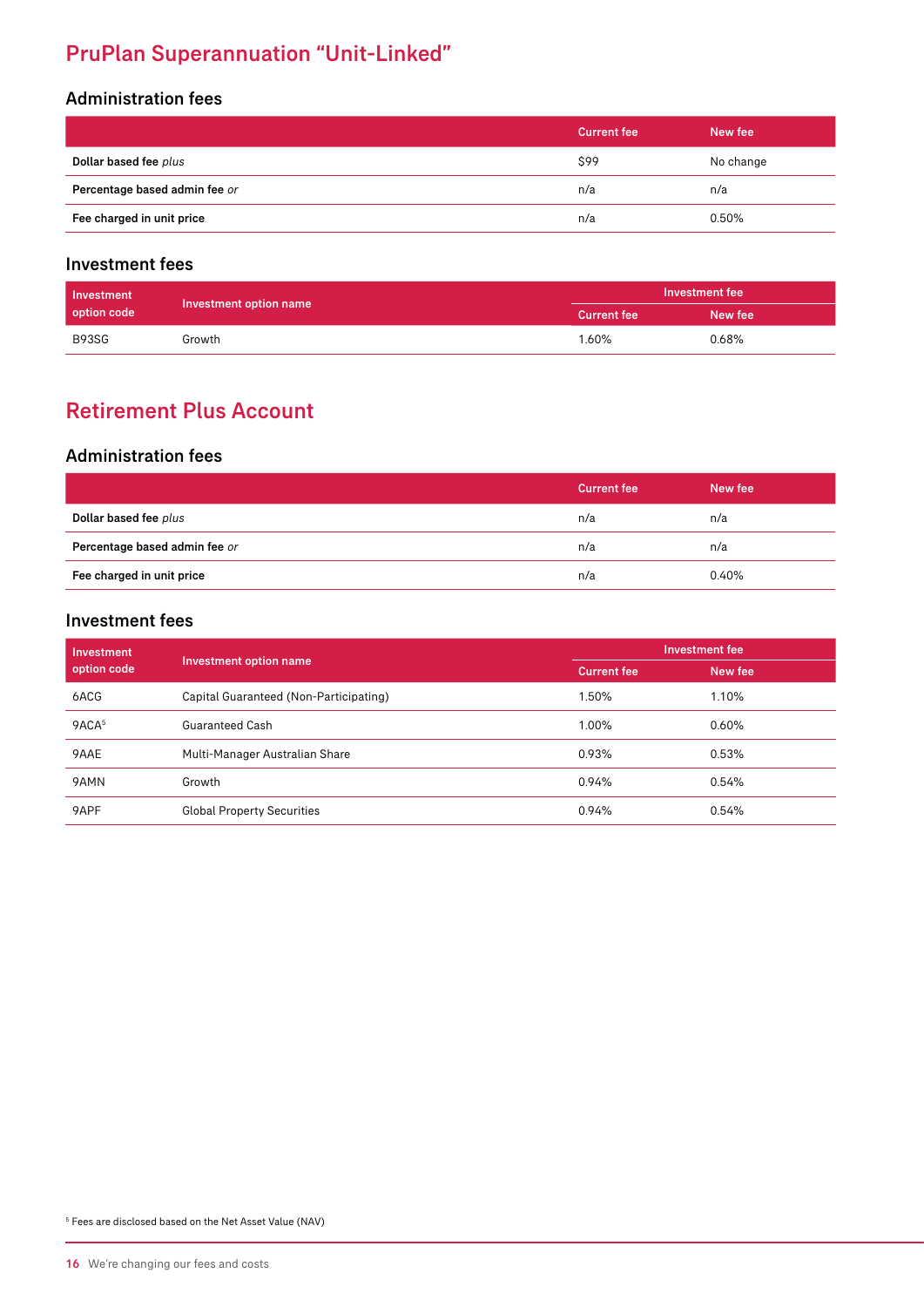### Retirement Saver

### Administration fees

|                               | <b>Current fee</b> | New fee |
|-------------------------------|--------------------|---------|
| Dollar based fee plus         | \$165              | \$130   |
| Percentage based admin fee or | n/a                | n/a     |
| Fee charged in unit price     | n/a                | 0.75%   |

### Investment fees

| Investment<br>option code | Investment option name | Investment fee<br>New fee<br><b>Current fee</b> |       |
|---------------------------|------------------------|-------------------------------------------------|-------|
|                           |                        |                                                 |       |
| <b>FK</b>                 | Capital Stable         | 1.53%                                           | 0.64% |
| <b>CK</b>                 | Growth                 | 1.64%                                           | 0.69% |
| <b>NK</b>                 | Growth                 | 1.52%                                           | 0.69% |

### Retirement Saver Plus

### Administration fees

|                               | <b>Current fee</b> | New fee |
|-------------------------------|--------------------|---------|
| Dollar based fee plus         | \$165              | \$130   |
| Percentage based admin fee or | n/a                | n/a     |
| Fee charged in unit price     | n/a                | 0.75%   |

| Investment<br>option code | Investment option name | Investment fee     |         |  |
|---------------------------|------------------------|--------------------|---------|--|
|                           |                        | <b>Current fee</b> | New fee |  |
| UK                        | <b>Guaranteed Cash</b> | 1.13%              | 0.40%   |  |
| <b>FK</b>                 | Capital Stable         | 1.53%              | 0.64%   |  |
| <b>NK</b>                 | Growth                 | 1.52%              | 0.69%   |  |
| QK                        | Growth                 | 1.53%              | 0.69%   |  |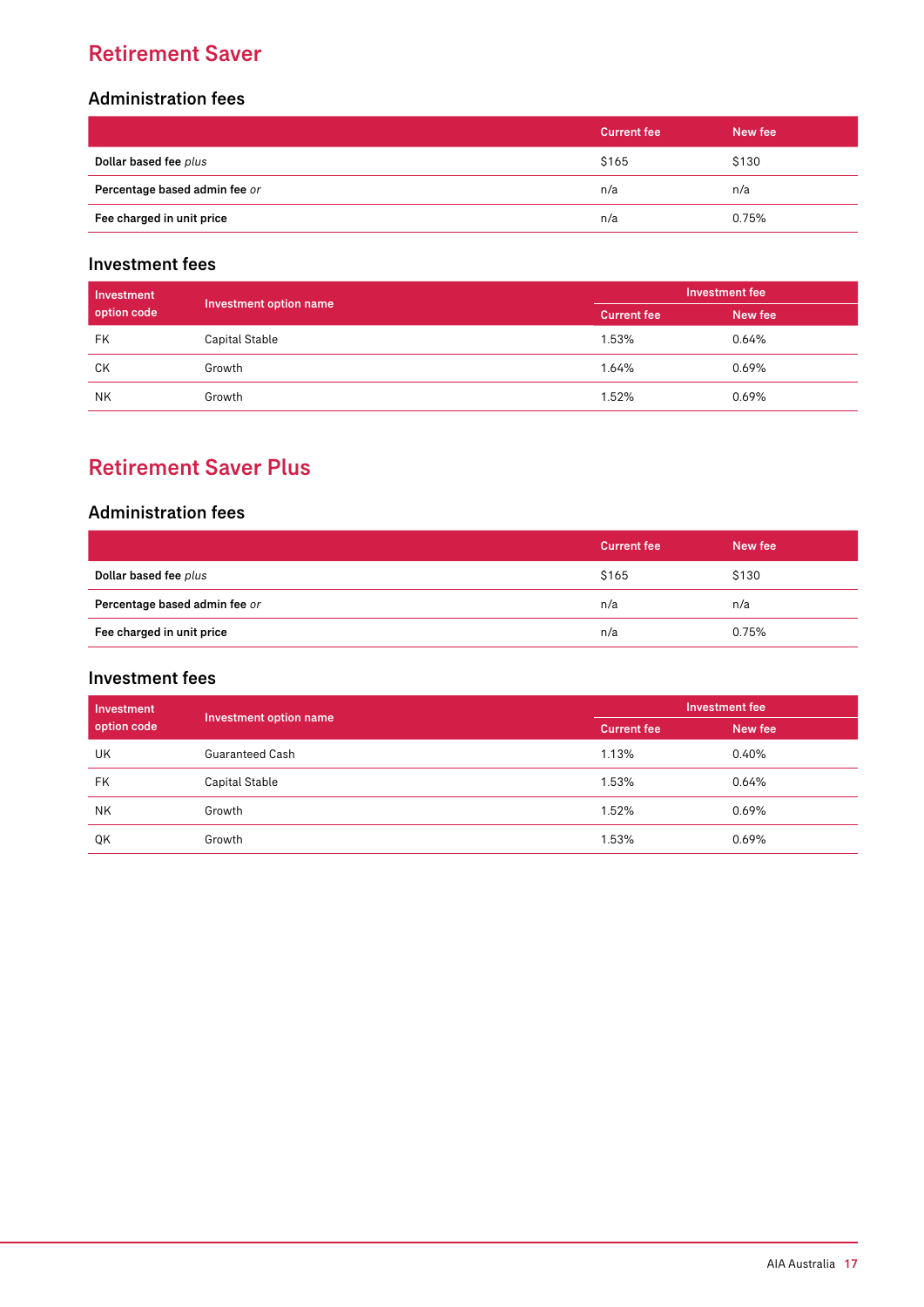### Select Allocated Pension

#### Administration fees

|                                | <b>Current fee</b> | New fee |
|--------------------------------|--------------------|---------|
| Dollar based fee plus          | n/a                | n/a     |
| Percentage based admin fee* or | $\mathbf{r}$       |         |
| Fee charged in unit price      | n/a                | n/a     |

\* Refer to 'tiered fees' section for rates based on account balance. Portions of your balance may be charged at different rates if your balance is spread across multiple tiers.

#### Tiered administration fees

| <b>Tier</b> | <b>Account balance</b>   | <b>Current rate</b> | New rate |
|-------------|--------------------------|---------------------|----------|
|             | $$0 - $100,000$          | 1.35%               | 0.80%    |
| 2           | \$100,000.01 - \$250,000 | 1.00%               | 0.60%    |
| 3           | \$250,000.01 - \$500,000 | 0.70%               | 0.35%    |
| 4           | $>$ \$500,000            | 0.35%               | 0.20%    |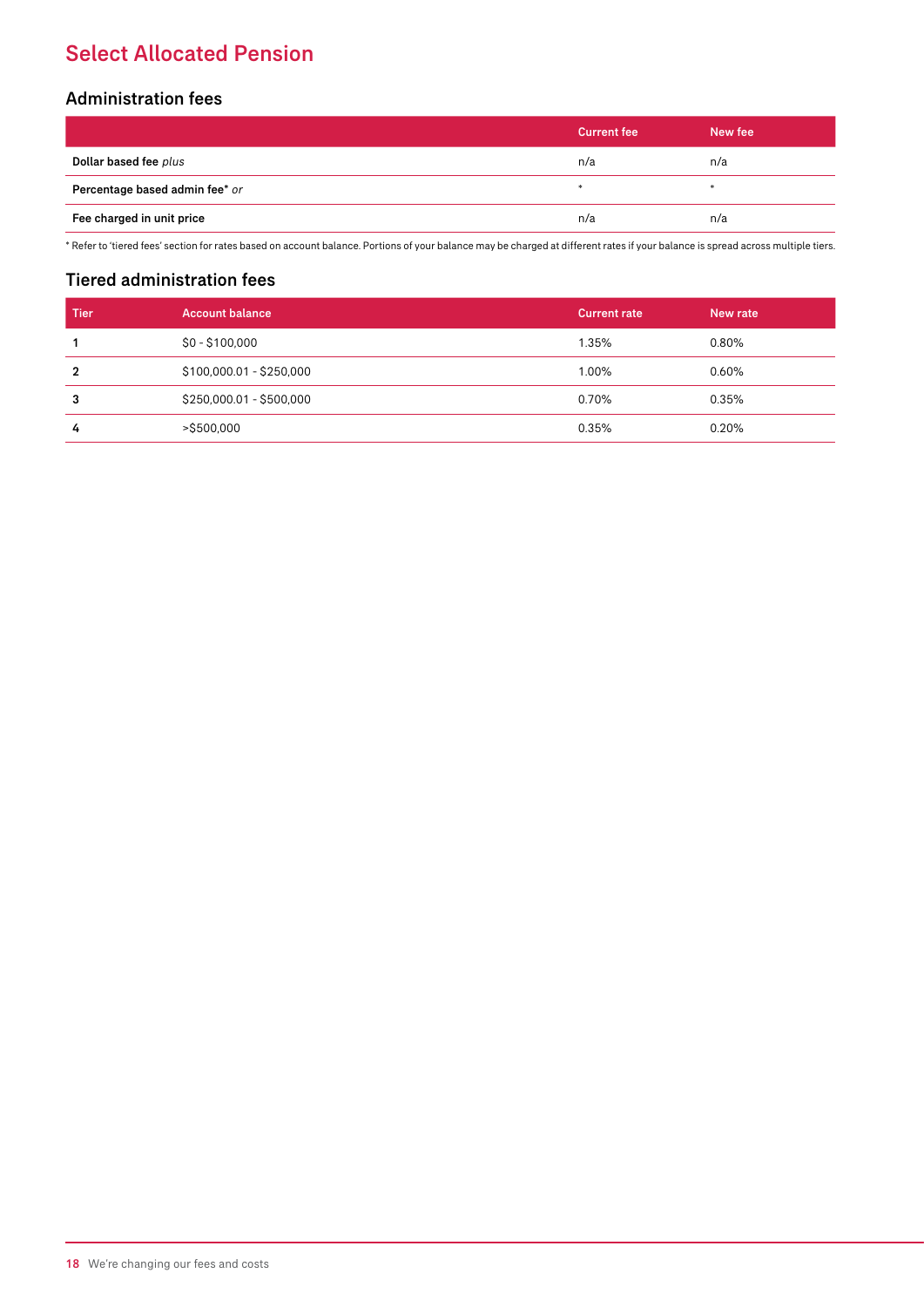| Investment    | <b>Investment option name</b>                      | <b>Investment fee</b> |         |                          |                |
|---------------|----------------------------------------------------|-----------------------|---------|--------------------------|----------------|
| option code   |                                                    | <b>Current fee</b>    | New fee | Current rebate°          | New rebate     |
| <b>ECAPSF</b> | Capital Stable                                     | 0.62%                 | 0.75%   | 0.28%                    | 0.00%          |
| <b>ECOKAU</b> | Capital Guaranteed (Non-Participating)             | 0.50%                 | 0.75%   |                          |                |
| <b>EDISCR</b> | Growth                                             | 0.57%                 | 0.78%   | 0.28%                    | 0.00%          |
| EGRWTH        | High Growth                                        | 0.62%                 | 0.79%   | 0.28%                    | 0.00%          |
| <b>EPACAS</b> | <b>Guaranteed Cash</b>                             | 0.10%                 | 0.42%   |                          |                |
| EPAEQU        | Multi-Manager Australian Share                     | 0.56%                 | 0.77%   | 0.25%                    | 0.00%          |
| <b>EPAFIX</b> | Multi-Manager Fixed Income                         | 0.50%                 | 0.65%   | 0.15%                    | 0.00%          |
| EPIEQU        | Multi-Manager Global Share                         | 0.60%                 | 0.77%   | 0.25%                    | 0.00%          |
| <b>EXACFI</b> | Macquarie Australian Fixed Income                  | 0.45%                 | 0.68%   |                          |                |
| <b>EXCMDE</b> | Multi-Manager Australian Share                     | 0.70%                 | 0.77%   | $\overline{\phantom{a}}$ |                |
| <b>EXCMFI</b> | Multi-Manager Fixed Income                         | 0.37%                 | 0.65%   | $\overline{a}$           |                |
| <b>EXCMMO</b> | Balanced                                           | 0.57%                 | 0.76%   | ÷,                       | $\equiv$       |
| <b>EXCMOE</b> | Multi-Manager Global Share                         | 0.91%                 | 0.77%   | J.                       | ÷,             |
| <b>EXCMPS</b> | <b>Global Property Securities</b>                  | 0.46%                 | 0.79%   |                          |                |
| <b>EXCPAS</b> | Solaris Core Australian Share                      | 0.49%                 | 0.85%   | L,                       |                |
| <b>EXCPSC</b> | <b>First Sentier Australian Small Companies</b>    | 0.51%                 | 0.84%   |                          |                |
| <b>EXCSDE</b> | Alphinity Concentrated Australian Share            | 0.49%                 | 0.78%   | Ē,                       |                |
| <b>EXCSGR</b> | Growth                                             | 0.57%                 | 0.78%   | L,                       |                |
| <b>EXCTDE</b> | First Sentier Index Australian Share               | 0.23%                 | 0.44%   | $\sim$                   | ÷.             |
| <b>EXCTOE</b> | First Sentier Index Global Share                   | 0.23%                 | 0.44%   |                          |                |
| <b>EXFIGR</b> | High Growth                                        | 0.80%                 | 0.79%   | ÷,                       |                |
| <b>EXFSAS</b> | First Sentier Australian Share                     | 0.89%                 | 0.87%   | $\overline{\phantom{a}}$ | ÷,             |
| <b>EXFSCS</b> | Capital Stable                                     | 0.51%                 | 0.75%   |                          |                |
| <b>EXFSOE</b> | Stewart Investors Worldwide Leaders Sustainability | 0.95%                 | 0.91%   | $\overline{\phantom{a}}$ |                |
| <b>EXPPIS</b> | Realindex Australian Share                         | 0.49%                 | 0.67%   | $\sim$                   | $\overline{a}$ |
| EXSAOE        | <b>RBC Emerging Markets</b>                        | 0.89%                 | 0.67%   | ÷,                       |                |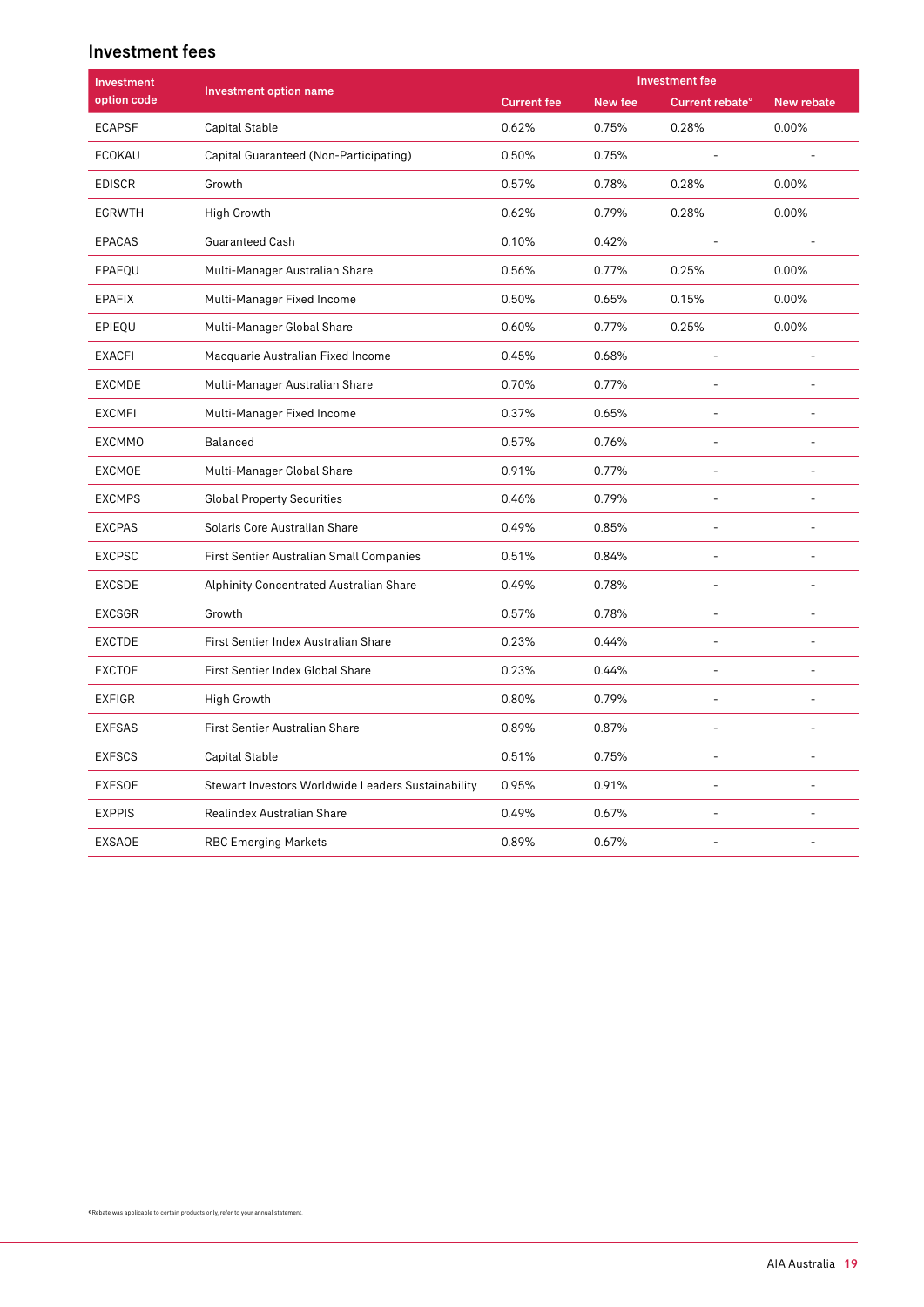### Select Personal Superannuation

#### Administration fees

|                                | Sub-plan     | <b>Current fee</b> | New fee |
|--------------------------------|--------------|--------------------|---------|
| Dollar based fee plus          | <b>ADFPS</b> | \$0                | \$0     |
|                                | <b>CMPS</b>  | \$74.76            | \$0     |
|                                | <b>MPPS</b>  | \$104.64           | \$0     |
|                                | <b>PRUPS</b> | \$0                | \$0     |
|                                | <b>SCPS</b>  | \$106.08           | \$75    |
| Percentage based admin fee* or |              | $\ast$             | $\ast$  |
| Fee charged in unit price      |              | n/a                | n/a     |

\* Refer to 'tiered fees' section for rates based on account balance. Portions of your balance may be charged at different rates if your balance is spread across multiple tiers.

### Tiered administration fees

| Tier           | <b>Account balance</b>   | Sub-plan     | <b>Current fee</b> | New fee     |
|----------------|--------------------------|--------------|--------------------|-------------|
| $\mathbf{1}$   | $$0 - $100,000$          | ADFPS        | 1.07%              | 0.65%       |
|                |                          | <b>CMPS</b>  | 1.07%              | 0.65%       |
|                |                          | <b>MPPS</b>  | 0.70%              | 0.45%       |
|                |                          | <b>PRUPS</b> | 1.35%**            | $0.85\%$ ** |
|                |                          | <b>SCPS</b>  | 1.15%              | 0.85%       |
| $\overline{2}$ | 100,000.01 - \$250,000   | ADFPS        | 0.99%              | 0.65%       |
|                |                          | <b>CMPS</b>  | 0.99%              | 0.65%       |
|                |                          | <b>MPPS</b>  | 0.70%              | 0.45%       |
|                |                          | <b>PRUPS</b> | 1.00%**            | $0.85\%$ ** |
|                |                          | <b>SCPS</b>  | 0.98%              | 0.85%       |
| 3              | \$250,000.01 - \$500,000 | <b>ADFPS</b> | 0.70%              | 0.35%       |
|                |                          | <b>CMPS</b>  | 0.70%              | 0.35%       |
|                |                          | <b>MPPS</b>  | 0.70%              | 0.35%       |
|                |                          | <b>PRUPS</b> | 0.70%              | 0.60%       |
|                |                          | <b>SCPS</b>  | 0.70%              | 0.60%       |
| 4              | >\$500,000               | <b>ADFPS</b> | 0.35%              | 0.20%       |
|                |                          | CMPS         | 0.35%              | 0.20%       |
|                |                          | <b>MPPS</b>  | 0.35%              | 0.20%       |
|                |                          | <b>PRUPS</b> | 0.35%              | 0.20%       |
|                |                          | <b>SCPS</b>  | 0.35%              | 0.20%       |

\*\*The fee quoted is the highest possible fee for this tier. Your fee may vary but will not exceed this.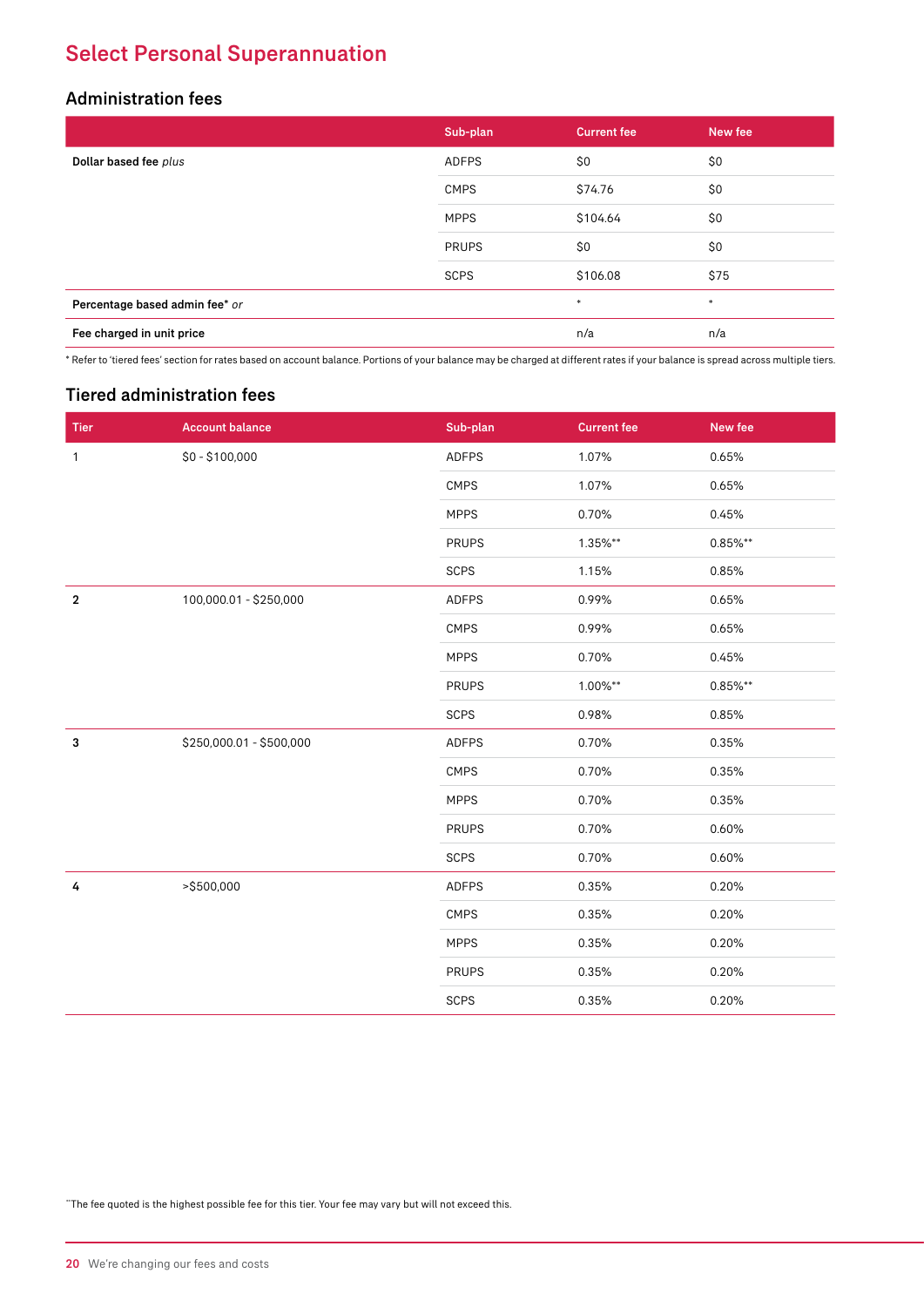| Investment    | <b>Investment option name</b>                      | <b>Investment fee</b> |         |                 |                          |
|---------------|----------------------------------------------------|-----------------------|---------|-----------------|--------------------------|
| option code   |                                                    | <b>Current fee</b>    | New fee | Current rebate° | New rebate               |
| <b>SCAPSF</b> | <b>Capital Stable</b>                              | 0.60%                 | 0.64%   | 0.28%           | 0.00%                    |
| <b>SCOKAT</b> | Capital Guaranteed (Non-Participating)             | 0.50%                 | 0.65%   |                 |                          |
| <b>SDISCR</b> | Growth                                             | 0.62%                 | 0.69%   | 0.28%           | 0.00%                    |
| <b>SGRWTH</b> | High Growth                                        | 0.62%                 | 0.71%   | 0.28%           | 0.00%                    |
| <b>SPACAS</b> | <b>Guaranteed Cash</b>                             | 0.08%                 | 0.30%   |                 |                          |
| SPAEQU        | Multi-Manager Australian Share                     | 0.60%                 | 0.71%   | 0.25%           | 0.00%                    |
| <b>SPAFIX</b> | Multi-Manager Fixed Income                         | 0.50%                 | 0.55%   | 0.15%           | 0.00%                    |
| SPIEQU        | Multi-Manager Global Share                         | 0.60%                 | 0.71%   | 0.25%           | 0.00%                    |
| <b>SXACFI</b> | Macquarie Australian Fixed Income                  | 0.38%                 | 0.58%   |                 |                          |
| <b>SXCCMS</b> | Capital Stable                                     | 0.40%                 | 0.64%   |                 |                          |
| <b>SXCCNM</b> | Growth                                             | 0.40%                 | 0.69%   |                 |                          |
| <b>SXCMDE</b> | Multi-Manager Australian Share                     | 0.59%                 | 0.71%   |                 |                          |
| <b>SXCMFI</b> | Multi-Manager Fixed Income                         | 0.31%                 | 0.55%   |                 |                          |
| <b>SXCMMO</b> | Balanced                                           | 0.48%                 | 0.64%   |                 |                          |
| <b>SXCMOE</b> | Multi-Manager Global Share                         | 0.77%                 | 0.71%   |                 |                          |
| <b>SXCMPS</b> | <b>Global Property Securities</b>                  | 0.39%                 | 0.68%   | $\overline{a}$  | $\overline{a}$           |
| <b>SXCPAS</b> | Solaris Core Australian Share                      | 0.42%                 | 0.72%   |                 |                          |
| <b>SXCPRO</b> | <b>Global Property Securities</b>                  | 0.60%                 | 0.68%   | $\blacksquare$  | $\overline{\phantom{m}}$ |
| <b>SXCPSC</b> | First Sentier Australian Small Companies           | 0.43%                 | 0.74%   |                 |                          |
| <b>SXCSDE</b> | Alphinity Concentrated Australian Share            | 0.42%                 | 0.66%   | ä,              | $\overline{a}$           |
| <b>SXCSGR</b> | Growth                                             | 0.48%                 | 0.69%   |                 | L,                       |
| <b>SXCTDE</b> | First Sentier Index Australian Share               | 0.19%                 | 0.40%   | ٠               | $\overline{a}$           |
| <b>SXCTOE</b> | First Sentier Index Global Share                   | 0.20%                 | 0.40%   |                 |                          |
| <b>SXFIGR</b> | High Growth                                        | 0.68%                 | 0.71%   |                 |                          |
| <b>SXFSCS</b> | <b>Capital Stable</b>                              | 0.43%                 | 0.64%   |                 |                          |
| <b>SXFSDE</b> | First Sentier Australian Share                     | 0.76%                 | 0.74%   |                 |                          |
| <b>SXFSOE</b> | Stewart Investors Worldwide Leaders Sustainability | 0.94%                 | 0.77%   |                 |                          |
| <b>SXPPIS</b> | Realindex Australian Share                         | 0.42%                 | 0.54%   | ÷,              | L,                       |
| <b>SXSAOE</b> | <b>RBC Emerging Markets</b>                        | 0.76%                 | 0.69%   | ÷,              |                          |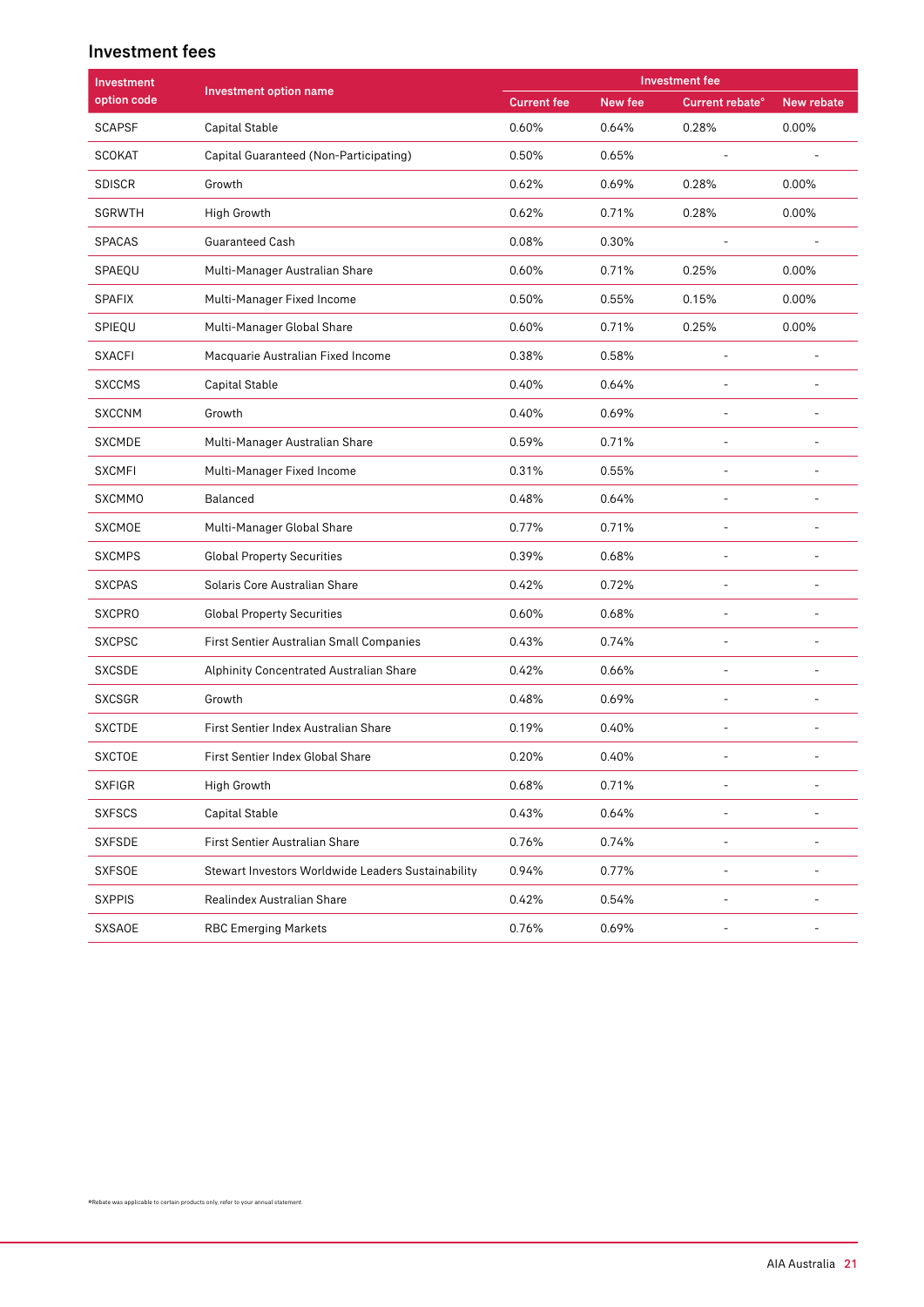### Superannuation Bond (CYPPS)

### Administration fees

|                               | <b>Current fee</b> | New fee |
|-------------------------------|--------------------|---------|
| Dollar based fee plus         | n/a                | n/a     |
| Percentage based admin fee or | n/a                | n/a     |
| Fee charged in unit price     | n/a                | 0.50%   |

#### Investment fees

| Investment<br>option code | Investment option name | Investment fee           |         |  |
|---------------------------|------------------------|--------------------------|---------|--|
|                           |                        | Current fee <sup>6</sup> | New fee |  |
| B93SG                     | Growth                 | 1.78%                    | 0.68%   |  |
| CAPFSG                    | <b>Guaranteed Cash</b> | 1.36%                    | 0.45%   |  |
| CS93SG                    | Capital Stable         | 1.62%                    | 0.64%   |  |
| EP93SG                    | High Growth            | 1.63%                    | 0.71%   |  |

### Superannuation Bond (ED3)

#### Administration fees

|                               | <b>Current fee</b> | New fee |
|-------------------------------|--------------------|---------|
| Dollar based fee plus         | n/a                | n/a     |
| Percentage based admin fee or | n/a                | n/a     |
| Fee charged in unit price     | n/a                | 0.75%   |

| Investment<br>option code | Investment option name                 | Investment fee     |         |
|---------------------------|----------------------------------------|--------------------|---------|
|                           |                                        | <b>Current fee</b> | New fee |
| 6SBD                      | Capital Guaranteed (Non-Participating) | 1.40%              | 0.65%   |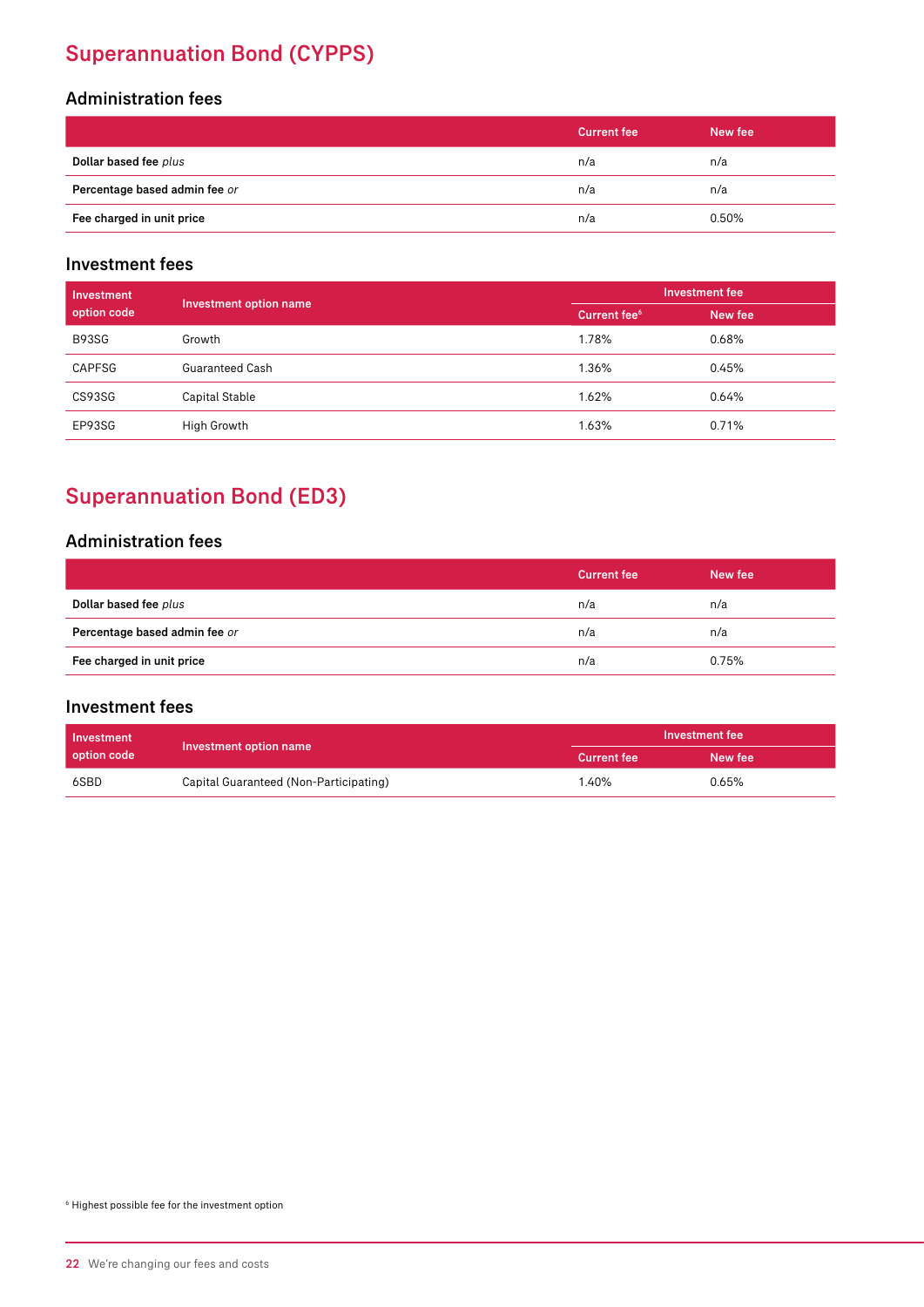### Superannuation Bond "S" Series

### Administration fees

|                               | <b>Current fee</b> | New fee |
|-------------------------------|--------------------|---------|
| Dollar based fee plus         | n/a                | n/a     |
| Percentage based admin fee or | n/a                | n/a     |
| Fee charged in unit price     | n/a                | 0.50%   |

### Investment fees

| Investment<br>option code | Investment option name | Investment fee     |         |
|---------------------------|------------------------|--------------------|---------|
|                           |                        | <b>Current fee</b> | New fee |
| <b>B93SG</b>              | Growth                 | 1.39%              | 0.68%   |
| CAPFSG                    | <b>Guaranteed Cash</b> | 1.40%              | 0.45%   |
| EP93SG                    | High Growth            | 1.36%              | 0.71%   |

### SuperGuaranteeCARE

#### Administration fees

|                               | <b>Current fee</b> | New fee   |
|-------------------------------|--------------------|-----------|
| Dollar based fee plus         | \$82.48            | No change |
| Percentage based admin fee or | n/a                | n/a       |
| Fee charged in unit price     | n/a                | 0.75%     |

#### Investment fees

| Investment<br>option code | Investment option name                 | Investment fee     |         |
|---------------------------|----------------------------------------|--------------------|---------|
|                           |                                        | <b>Current fee</b> | New fee |
| GC                        | Capital Guaranteed (Non-Participating) | 1.50%              | 0.65%   |
| СQ                        | Growth                                 | 1.50%              | 0.69%   |

### SuperLink Plus Series 3

### Administration fees

|                               | <b>Current fee</b> | New fee   |
|-------------------------------|--------------------|-----------|
| Dollar based fee plus         | \$80.12            | No change |
| Percentage based admin fee or | n/a                | n/a       |
| Fee charged in unit price     | n/a                | 0.75%     |

| Investment<br>option code | Investment option name | Investment fee     |         |
|---------------------------|------------------------|--------------------|---------|
|                           |                        | <b>Current fee</b> | New fee |
| CO.                       | Growth                 | 1.50%              | 0.69%   |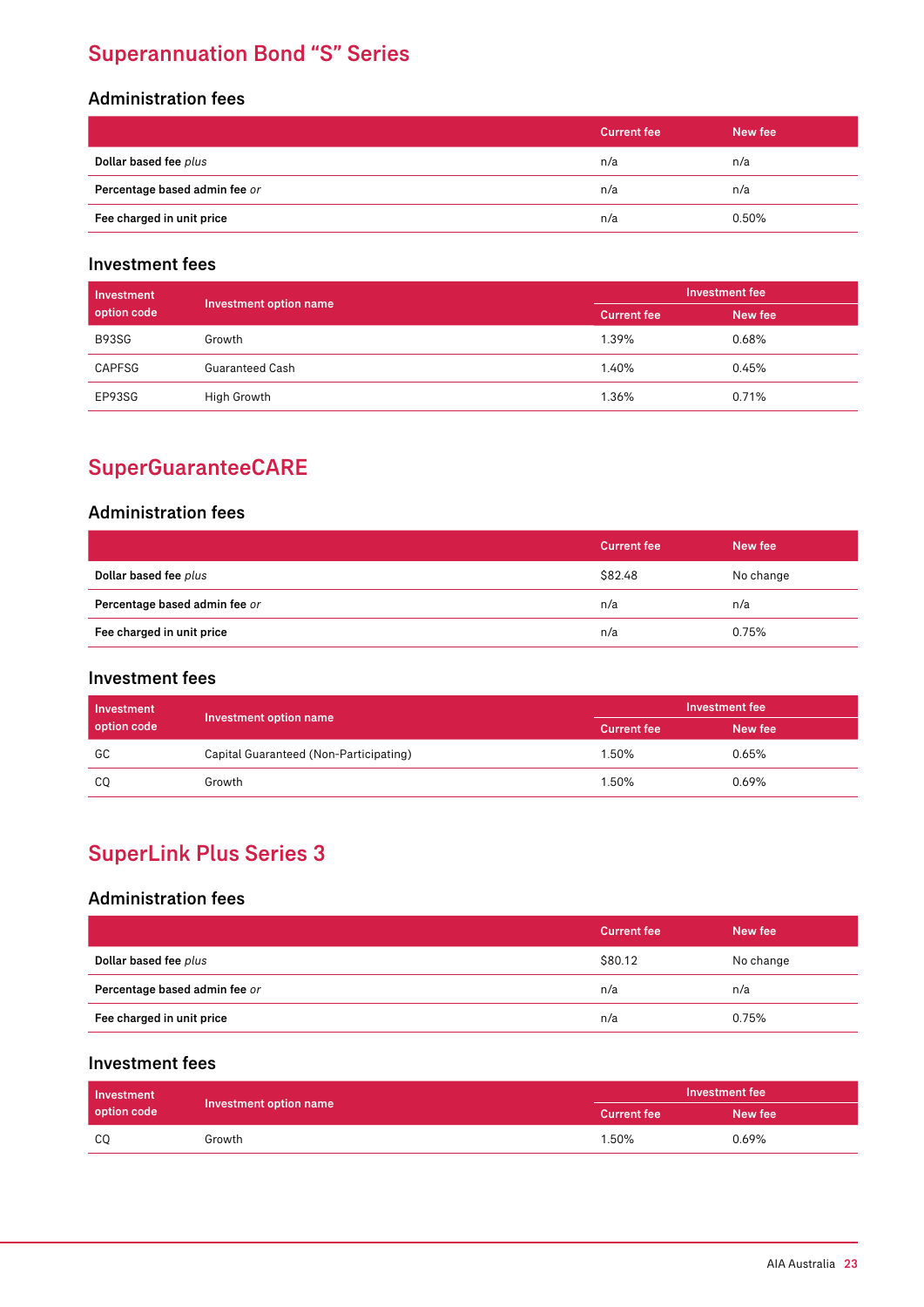### **SuperSelect**

### Administration fees

|                               | <b>Current fee</b> | New fee   |
|-------------------------------|--------------------|-----------|
| Dollar based fee plus         | \$75.28            | No change |
| Percentage based admin fee or | n/a                | n/a       |
| Fee charged in unit price     | n/a                | 0.90%     |

#### Investment fees

| Investment  | Investment option name         | Investment fee     |         |
|-------------|--------------------------------|--------------------|---------|
| option code |                                | <b>Current fee</b> | New fee |
| FE.         | <b>Capital Defensive</b>       | 1.35%              | 0.42%   |
| <b>FP</b>   | Multi-Manager Global Share     | 1.75%              | 0.71%   |
| AU          | <b>Capital Stable</b>          | 1.60%              | 0.64%   |
| <b>FB</b>   | Balanced                       | 1.62%              | 0.64%   |
| FG          | High Growth                    | 1.75%              | 0.71%   |
| <b>FM</b>   | Growth                         | 1.71%              | 0.69%   |
| FS          | Multi-Manager Australian Share | 1.75%              | 0.71%   |

### SuperWise Series 4

### Administration fees

|                               | <b>Current fee</b> | New fee |
|-------------------------------|--------------------|---------|
| Dollar based fee plus         | \$167.86           | \$120   |
| Percentage based admin fee or | n/a                | n/a     |
| Fee charged in unit price     | n/a                | 0.75%   |

| Investment<br>option code | Investment option name                 | Investment fee     |         |
|---------------------------|----------------------------------------|--------------------|---------|
|                           |                                        | <b>Current fee</b> | New fee |
|                           | Capital Guaranteed (Non-Participating) | 1.50%              | 0.65%   |
| СQ                        | Growth                                 | 1.87%              | 0.69%   |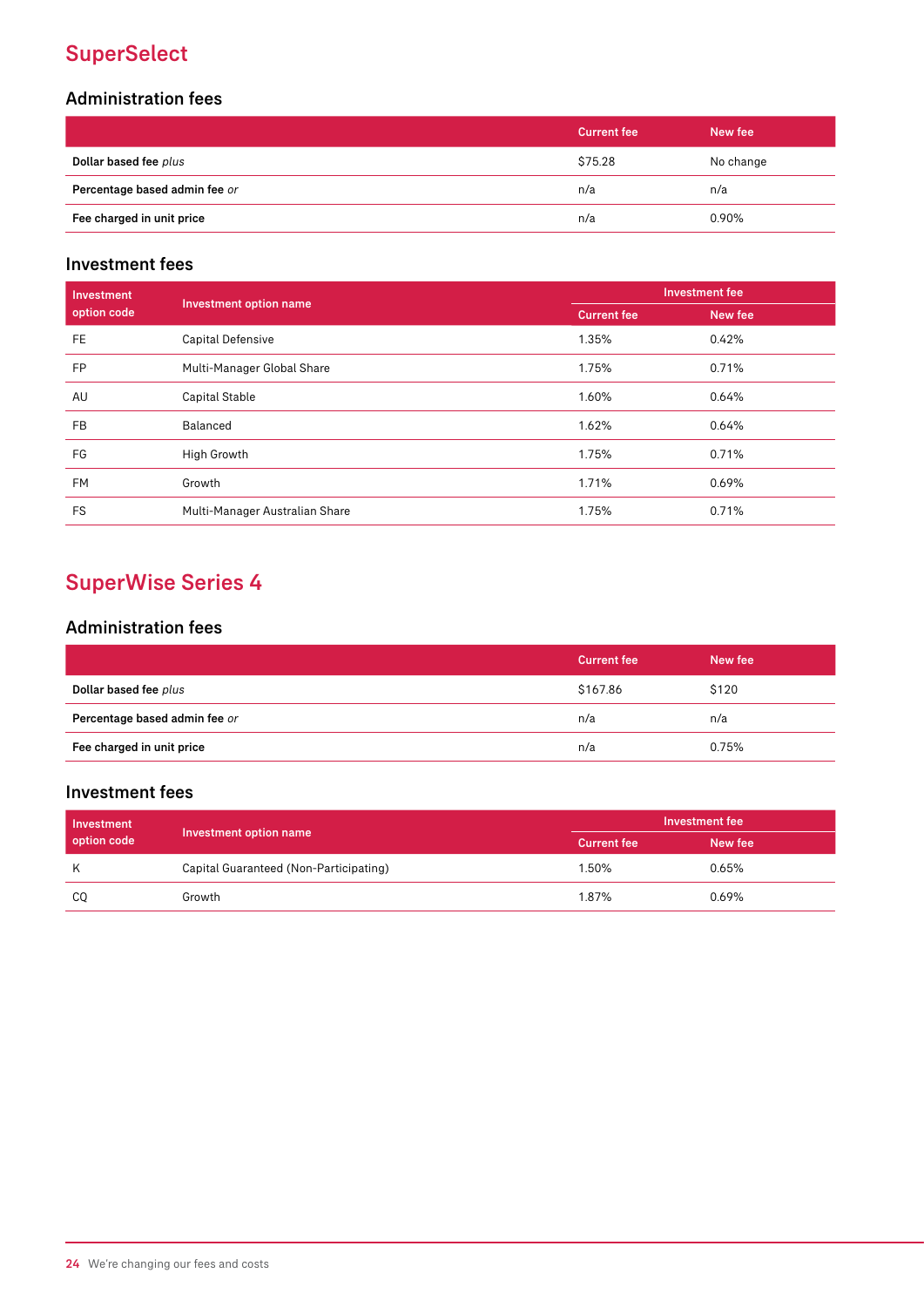### SuperWise Series 5

### Administration fees

|                               | <b>Current fee</b> | New fee |
|-------------------------------|--------------------|---------|
| Dollar based fee plus         | \$167.86           | \$120   |
| Percentage based admin fee or | n/a                | n/a     |
| Fee charged in unit price     | n/a                | 0.75%   |

#### Investment fees

| Investment<br>option code | Investment option name                 | Investment fee     |         |
|---------------------------|----------------------------------------|--------------------|---------|
|                           |                                        | <b>Current fee</b> | New fee |
| K                         | Capital Guaranteed (Non-Participating) | 1.50%              | 0.65%   |
| UQ                        | Guaranteed Cash                        | 1.43%              | 0.45%   |
| FQ                        | Capital Stable                         | 1.83%              | 0.64%   |
| CQ                        | Growth                                 | 1.87%              | 0.69%   |

### Umbrella Financial Plan Super

### Administration fees

|                               | <b>Current fee</b> | New fee  |
|-------------------------------|--------------------|----------|
| Dollar based fee plus         | \$109.20           | \$109.20 |
| Percentage based admin fee or | n/a                | n/a      |
| Fee charged in unit price     | n/a                | 0.75%    |

| Investment<br>option code | <b>Investment option name</b>     | Investment fee     |         |
|---------------------------|-----------------------------------|--------------------|---------|
|                           |                                   | <b>Current fee</b> | New fee |
| 2CSU                      | <b>Guaranteed Cash</b>            | 1.26%              | 0.45%   |
| 2STU                      | <b>Capital Stable</b>             | 1.58%              | 0.64%   |
| 2EQU                      | Multi-Manager Australian Share    | 1.69%              | 0.71%   |
| 2FIU                      | Multi-Manager Fixed Income        | 1.54%              | 0.55%   |
| 2INU                      | Multi-Manager Global Share        | 1.69%              | 0.71%   |
| 2MGU                      | Growth                            | 1.62%              | 0.69%   |
| 2PRU                      | <b>Global Property Securities</b> | 1.68%              | 0.68%   |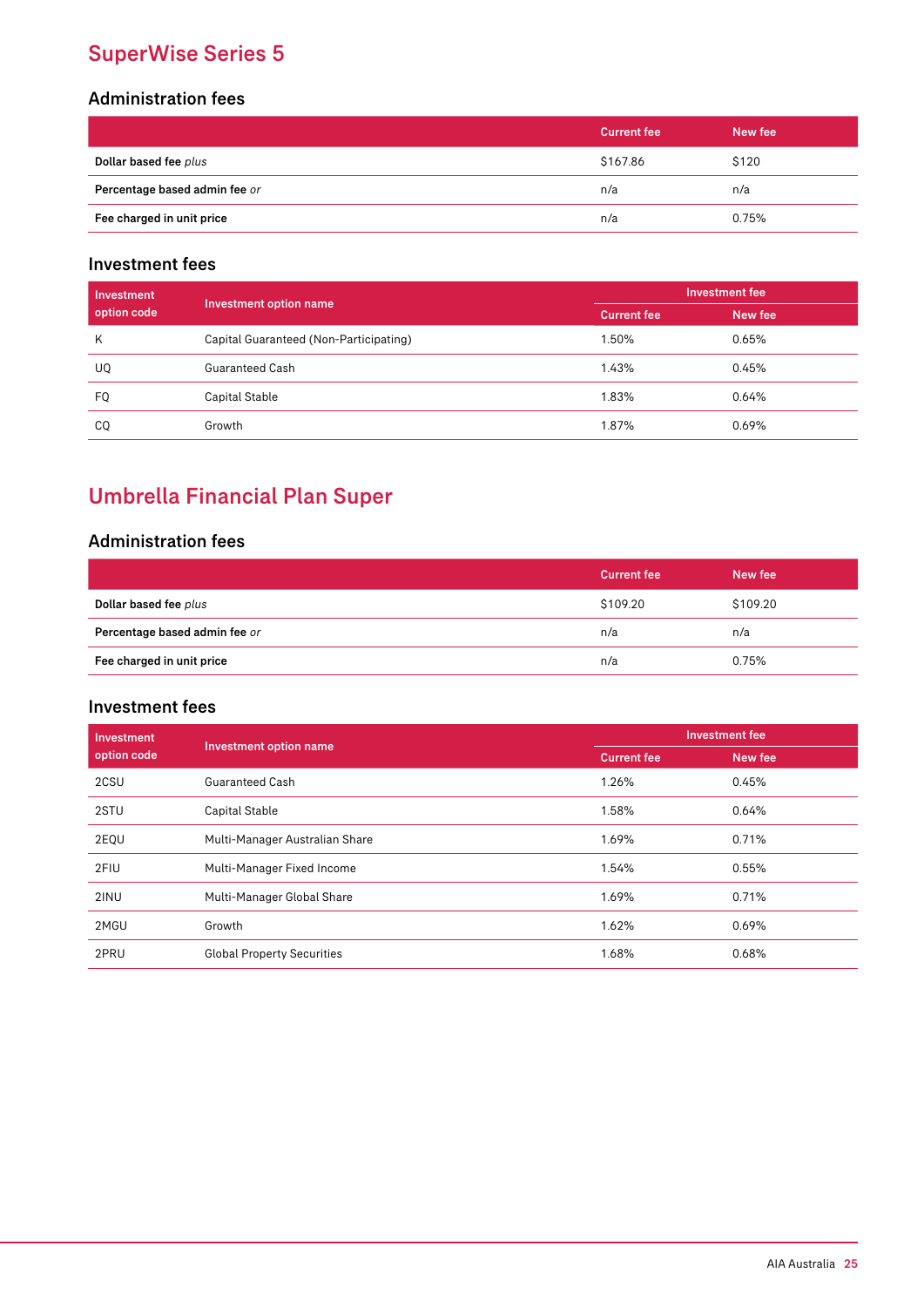### Umbrella Investment Plan Super

### Administration fees

|                               | <b>Current fee</b> | New fee  |
|-------------------------------|--------------------|----------|
| Dollar based fee plus         | \$109.20           | \$109.20 |
| Percentage based admin fee or | n/a                | n/a      |
| Fee charged in unit price     | n/a                | 0.75%    |

#### Investment fees

| Investment<br>option code | Investment option name            | Investment fee     |         |
|---------------------------|-----------------------------------|--------------------|---------|
|                           |                                   | <b>Current fee</b> | New fee |
| 2CSU                      | <b>Guaranteed Cash</b>            | 1.26%              | 0.45%   |
| 2STU                      | <b>Capital Stable</b>             | 1.58%              | 0.64%   |
| 2EQU                      | Multi-Manager Australian Share    | 1.69%              | 0.71%   |
| 2FIU                      | Multi-Manager Fixed Income        | 1.54%              | 0.55%   |
| 2INU                      | Multi-Manager Global Share        | 1.69%              | 0.71%   |
| 2MGU                      | Growth                            | 1.62%              | 0.69%   |
| 2PRU                      | <b>Global Property Securities</b> | 1.68%              | 0.68%   |

### Wealth Portfolio Superannuation

#### Administration fees

|                               | <b>Current fee</b> | New fee   |
|-------------------------------|--------------------|-----------|
| Dollar based fee plus         | <b>S99</b>         | No change |
| Percentage based admin fee or | n/a                | n/a       |
| Fee charged in unit price     | n/a                | 0.50%     |

| Investment<br>option code | Investment option name | Investment fee           |         |
|---------------------------|------------------------|--------------------------|---------|
|                           |                        | Current fee <sup>7</sup> | New fee |
| B93SG                     | Growth                 | 1.38%                    | 0.68%   |
| CS93SG                    | Capital Stable         | 1.34%                    | 0.64%   |
| EP93SG                    | High Growth            | 1.45%                    | 0.71%   |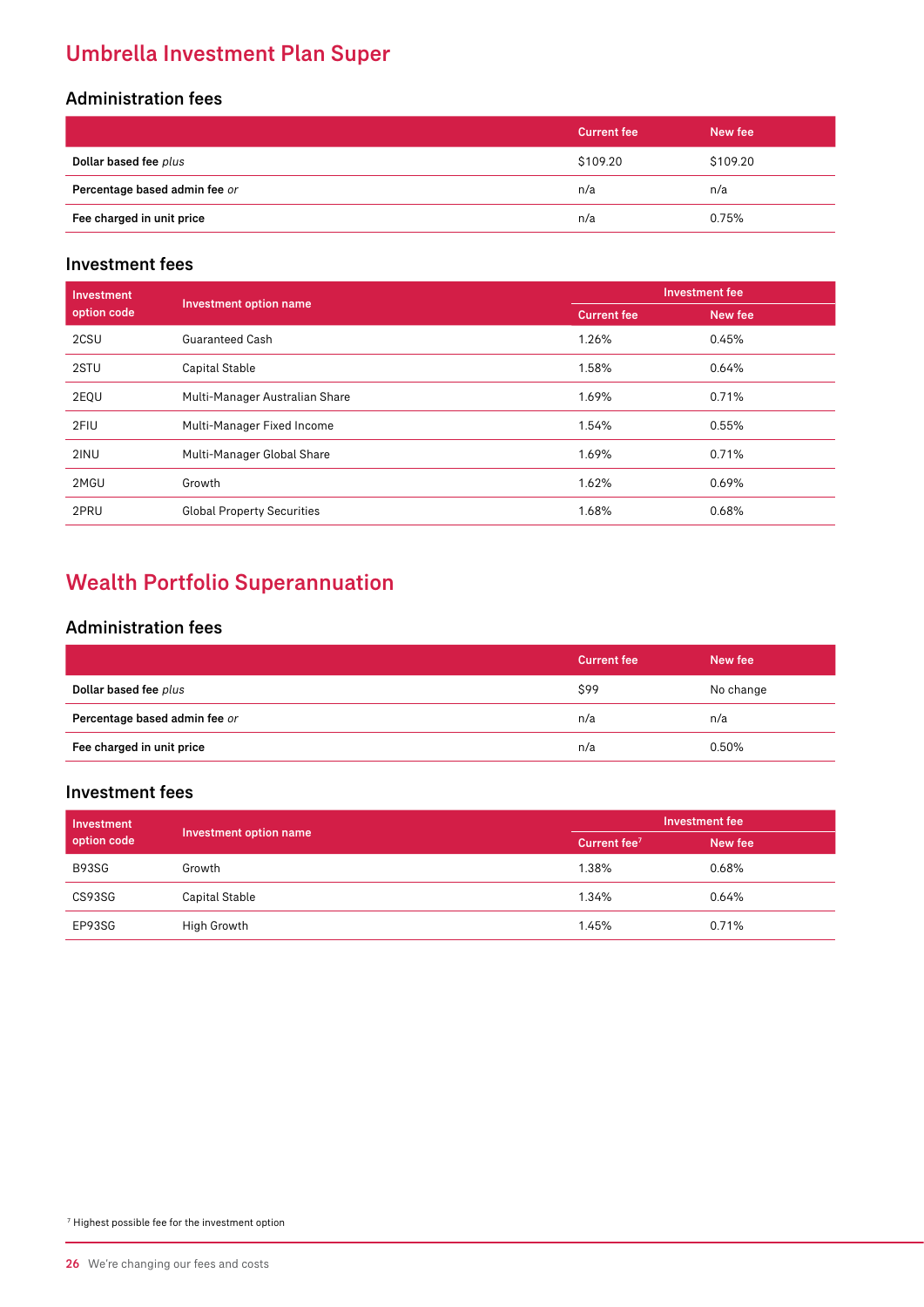